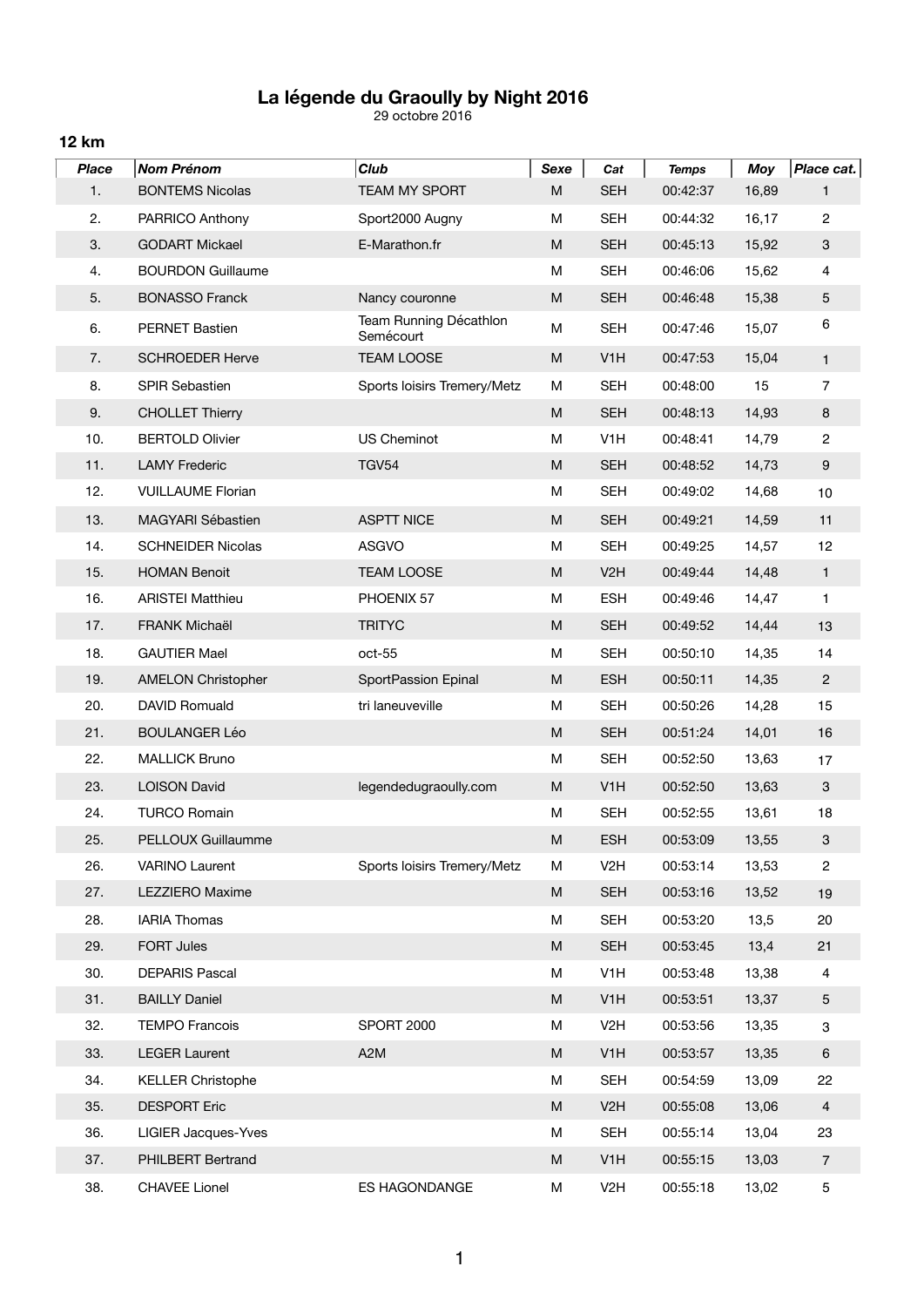| 39. | <b>BENMHAMED Dounias</b>     |                                           | F           | <b>SEF</b>       | 00:55:21 | 13,01 | 1                         |
|-----|------------------------------|-------------------------------------------|-------------|------------------|----------|-------|---------------------------|
| 40. | <b>PETIT Damien</b>          | <b>BPALC Sport</b>                        | M           | V <sub>1</sub> H | 00:55:21 | 13,01 | 8                         |
| 41. | <b>MARTIN Emmanuel</b>       | Foulées de Tom                            | M           | V <sub>1</sub> H | 00:55:22 | 13    | $\boldsymbol{9}$          |
| 42. | <b>KENDZORA Corentin</b>     |                                           | M           | <b>ESH</b>       | 00:55:28 | 12,98 | $\overline{4}$            |
| 43. | <b>BERMAND Marc</b>          |                                           | M           | <b>SEH</b>       | 00:55:36 | 12,95 | 24                        |
| 44. | <b>GROSS Christian</b>       |                                           | M           | <b>SEH</b>       | 00:55:37 | 12,95 | 25                        |
| 45. | <b>IGIER Fabrice</b>         | emc <sub>2</sub>                          | M           | <b>SEH</b>       | 00:55:37 | 12,95 | 26                        |
| 46. | <b>SKRZYNSKI Michel</b>      |                                           | M           | V <sub>1</sub> H | 00:55:41 | 12,93 | 10                        |
| 47. | <b>THEVENOT Alexnadre</b>    |                                           | M           | <b>SEH</b>       | 00:55:46 | 12,91 | 27                        |
| 48. | <b>CROUZET Cyril</b>         |                                           | M           | <b>SEH</b>       | 00:55:54 | 12,88 | 28                        |
| 49. | <b>ZIMMER Patrick</b>        | <b>RUN BLADE RED</b>                      | M           | V <sub>1</sub> H | 00:56:05 | 12,84 | 11                        |
| 50. | <b>BANDINI Thibaut</b>       | <b>RUNADDICT</b>                          | M           | <b>SEH</b>       | 00:56:08 | 12,83 | 29                        |
| 51. | MOCQUERY John                |                                           | M           | <b>SEH</b>       | 00:56:26 | 12,76 | 30                        |
| 52. | <b>CASTELLOTTO Alexandre</b> |                                           | M           | V <sub>1</sub> H | 00:56:28 | 12,75 | 12                        |
| 53. | <b>GENVO Yann</b>            |                                           | M           | <b>SEH</b>       | 00:56:35 | 12,72 | 31                        |
| 54. | <b>CALLIZOT Benoit</b>       |                                           | М           | <b>SEH</b>       | 00:57:07 | 12,61 | 32                        |
| 55. | <b>KOENIG Sandrine</b>       | <b>ASCL VTT</b>                           | F           | <b>SEF</b>       | 00:57:12 | 12,59 | $\overline{2}$            |
| 56. | <b>BRIGNOLI Stephane</b>     |                                           | M           | <b>SEH</b>       | 00:57:17 | 12,57 | 33                        |
| 57. | <b>CHARPENTIER Clément</b>   |                                           | M           | <b>ESH</b>       | 00:57:19 | 12,56 | $\overline{5}$            |
| 58. | <b>SCHULER Benjamin</b>      |                                           | M           | CAH              | 00:57:27 | 12,53 | 1                         |
| 59. | <b>FONTE Severine</b>        |                                           | $\mathsf F$ | <b>SEF</b>       | 00:57:27 | 12,53 | $\ensuremath{\mathsf{3}}$ |
| 60. | <b>GOEPFERT Emmanuel</b>     |                                           | М           | V <sub>1</sub> H | 00:57:29 | 12,53 | 13                        |
| 61. | <b>MAGYARI Katia</b>         | <b>ESTY</b>                               | F           | V <sub>1</sub> F | 00:57:30 | 12,52 | $\mathbf{1}$              |
| 62. | <b>BIGEL Stéphane</b>        | <b>RUNNING TRAIL</b><br><b>TERVILLOIS</b> | M           | V <sub>1</sub> H | 00:57:34 | 12,51 | 14                        |
| 63. | SOMMACAL Julien              |                                           | M           | <b>SEH</b>       | 00:58:22 | 12,34 | 34                        |
| 64. | <b>VALENTIN Rémi</b>         | SOLSI-CAD                                 | M           | <b>SEH</b>       | 00:58:24 | 12,33 | 35                        |
| 65. | MEGROUS Mehdi                | <b>RUNADDICT</b>                          | M           | <b>SEH</b>       | 00:58:35 | 12,29 | 36                        |
| 66. | <b>BERNARDY Eric</b>         |                                           | M           | V <sub>2</sub> H | 00:58:40 | 12,27 | 6                         |
| 67. | <b>BOURGASSER Guillaume</b>  |                                           | M           | <b>SEH</b>       | 00:58:45 | 12,26 | 37                        |
| 68. | <b>LATREILLE Willy</b>       | AS Courir à Montois                       | М           | V <sub>2</sub> H | 00:58:48 | 12,24 | 7                         |
| 69. | <b>WEBER Damien</b>          |                                           | M           | <b>SEH</b>       | 00:58:57 | 12,21 | 38                        |
| 70. | <b>PRIEUR Florent</b>        |                                           | M           | <b>SEH</b>       | 00:59:06 | 12,18 | 39                        |
| 71. | <b>GUENOT Guillaume</b>      |                                           | M           | <b>SEH</b>       | 00:59:08 | 12,18 | 40                        |
| 72. | <b>FUCKS Matthieu</b>        | A <sub>2</sub> M                          | M           | <b>SEH</b>       | 00:59:11 | 12,17 | 41                        |
| 73. | DECHOUX Cédric               | Tennis Club de Creutzwald                 | M           | <b>SEH</b>       | 00:59:12 | 12,16 | 42                        |
| 74. | <b>WILHELM Christophe</b>    |                                           | M           | <b>SEH</b>       | 00:59:12 | 12,16 | 43                        |
| 75. | <b>DASSENOY Guillaume</b>    | EJL                                       | M           | <b>SEH</b>       | 00:59:13 | 12,16 | 44                        |
| 76. | MAILLARD Jean-François       | <b>TEAM CREUTZWALD</b>                    | М           | V <sub>2</sub> H | 00:59:13 | 12,16 | 8                         |
| 77. | <b>CLAUDEL Brice</b>         |                                           | M           | <b>SEH</b>       | 00:59:17 | 12,15 | 45                        |
| 78. | ROBERT Margaux               | Les foulées étudiantes                    | F           | ESF              | 00:59:17 | 12,15 | $\mathbf{1}$              |
| 79. | RAMBEAU David                | Gye                                       | M           | <b>SEH</b>       | 00:59:18 | 12,14 | 46                        |
| 80. | <b>BUSCA Romain</b>          |                                           | М           | <b>SEH</b>       | 00:59:42 | 12,06 | 47                        |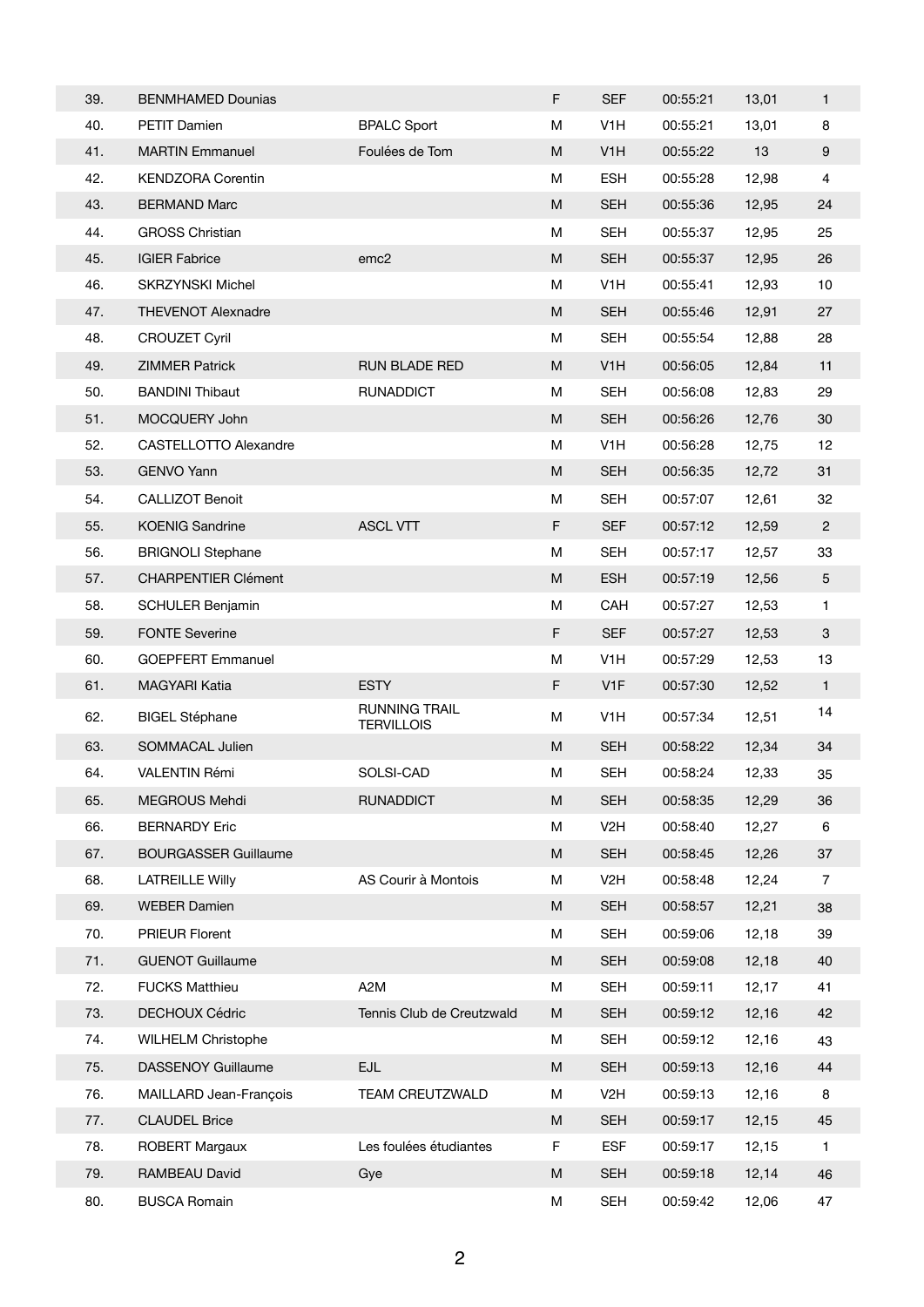| 81.  | <b>MULLER Geoffrey</b>     | <b>UEM</b>                            | M                                                                                                          | <b>SEH</b>       | 00:59:44 | 12,05 | 48               |
|------|----------------------------|---------------------------------------|------------------------------------------------------------------------------------------------------------|------------------|----------|-------|------------------|
| 82.  | <b>MAITRE Vivien</b>       |                                       | M                                                                                                          | <b>SEH</b>       | 00:59:50 | 12,03 | 49               |
| 83.  | <b>GRANDIDIER Juliette</b> | Les foulées étudiantes                | F                                                                                                          | <b>SEF</b>       | 00:59:53 | 12,02 | $\overline{4}$   |
| 84.  | <b>MASELLI Rene</b>        |                                       | M                                                                                                          | V <sub>2</sub> H | 01:00:07 | 11,98 | $\boldsymbol{9}$ |
| 85.  | <b>STEMLER Arnaud</b>      | <b>TRITYC</b>                         | $\mathsf{M}% _{T}=\mathsf{M}_{T}\!\left( a,b\right) ,\ \mathsf{M}_{T}=\mathsf{M}_{T}\!\left( a,b\right) ,$ | V <sub>1</sub> H | 01:00:12 | 11,96 | 15               |
| 86.  | <b>MULLER Marina</b>       | RUN IN METZ                           | F                                                                                                          | V <sub>1</sub> F | 01:00:19 | 11,94 | $\overline{2}$   |
| 87.  | <b>DELANNOY Quentin</b>    |                                       | ${\sf M}$                                                                                                  | <b>SEH</b>       | 01:00:20 | 11,93 | $50\,$           |
| 88.  | <b>BINDA Philippe</b>      |                                       | M                                                                                                          | V <sub>1</sub> H | 01:00:20 | 11,93 | 16               |
| 89.  | <b>KIRCHNER Cédric</b>     |                                       | M                                                                                                          | <b>SEH</b>       | 01:00:26 | 11,91 | 51               |
| 90.  | <b>CHAVEE Loic</b>         | Lemongrasstriathlonteam               | M                                                                                                          | <b>SEH</b>       | 01:00:41 | 11,86 | 52               |
| 91.  | <b>PICAT Corentin</b>      | U-MAC                                 | ${\sf M}$                                                                                                  | <b>SEH</b>       | 01:00:42 | 11,86 | 53               |
| 92.  | <b>JOANNARD Laurent</b>    |                                       | M                                                                                                          | V <sub>1</sub> H | 01:00:52 | 11,83 | 17               |
| 93.  | <b>HOULLÉ Fredy</b>        |                                       | $\mathsf{M}% _{T}=\mathsf{M}_{T}\!\left( a,b\right) ,\ \mathsf{M}_{T}=\mathsf{M}_{T}\!\left( a,b\right) ,$ | <b>SEH</b>       | 01:00:56 | 11,82 | 54               |
| 94.  | DOUYÈRE Charles            |                                       | M                                                                                                          | <b>SEH</b>       | 01:00:57 | 11,81 | 55               |
| 95.  | ZORDAN Julien              | legendedugraoully.com                 | M                                                                                                          | <b>SEH</b>       | 01:01:01 | 11,8  | 56               |
| 96.  | <b>DUBRET Nicolas</b>      |                                       | M                                                                                                          | <b>SEH</b>       | 01:01:08 | 11,78 | 57               |
| 97.  | <b>BERVILLER Ninon</b>     |                                       | F                                                                                                          | <b>SEF</b>       | 01:01:16 | 11,75 | $\overline{5}$   |
| 98.  | <b>HESSE Pierrick</b>      |                                       | M                                                                                                          | <b>ESH</b>       | 01:01:17 | 11,75 | $\,6\,$          |
| 99.  | <b>NEUROHR Thomas</b>      |                                       | ${\sf M}$                                                                                                  | <b>SEH</b>       | 01:01:19 | 11,74 | 58               |
| 100. | <b>MORETTO Lucas</b>       |                                       | M                                                                                                          | <b>SEH</b>       | 01:01:22 | 11,73 | 59               |
| 101. | <b>KAPITAN Romain</b>      |                                       | $\mathsf{M}% _{T}=\mathsf{M}_{T}\!\left( a,b\right) ,\ \mathsf{M}_{T}=\mathsf{M}_{T}\!\left( a,b\right) ,$ | <b>SEH</b>       | 01:01:26 | 11,72 | 60               |
| 102. | <b>CUISET Alain</b>        | Judo club de Woippy                   | M                                                                                                          | V <sub>2</sub> H | 01:01:32 | 11,7  | $10$             |
| 103. | <b>BOUADEM Abdeldjalil</b> |                                       | ${\sf M}$                                                                                                  | <b>SEH</b>       | 01:01:37 | 11,69 | 61               |
| 104. | <b>BIEBER Benjamin</b>     | A <sub>2</sub> M                      | М                                                                                                          | <b>SEH</b>       | 01:01:50 | 11,64 | 62               |
| 105. | STOUVENOT Romain           | $\sqrt{2}$                            | ${\sf M}$                                                                                                  | <b>SEH</b>       | 01:01:51 | 11,64 | 63               |
| 106. | OTT Grégoire               |                                       | M                                                                                                          | <b>SEH</b>       | 01:02:01 | 11,61 | 64               |
| 107. | <b>ORSI Brice</b>          |                                       | ${\sf M}$                                                                                                  | <b>SEH</b>       | 01:02:02 | 11,61 | 65               |
| 108. | WOJCIECHOWSKI Aurélie      |                                       | F                                                                                                          | <b>SEF</b>       | 01:02:04 | 11,6  | 6                |
| 109. | <b>LAVAUX Quentin</b>      |                                       | ${\sf M}$                                                                                                  | <b>ESH</b>       | 01:02:05 | 11,6  | $\overline{7}$   |
| 110. | <b>STEHLIN Marc</b>        |                                       | M                                                                                                          | <b>SEH</b>       | 01:02:17 | 11,56 | 66               |
| 111. | <b>FRICOT Pauline</b>      |                                       | F                                                                                                          | <b>ESF</b>       | 01:02:17 | 11,56 | $\sqrt{2}$       |
| 112. | <b>COURTAUX Florent</b>    |                                       | М                                                                                                          | V <sub>1</sub> H | 01:02:19 | 11,55 | 18               |
| 113. | <b>GEVREY Arnaud</b>       |                                       | ${\sf M}$                                                                                                  | V <sub>1</sub> H | 01:02:28 | 11,53 | $19$             |
| 114. | <b>MARET Michael</b>       |                                       | M                                                                                                          | <b>SEH</b>       | 01:02:54 | 11,45 | 67               |
| 115. | <b>DEMEY Loïc</b>          |                                       | $\mathsf{M}% _{T}=\mathsf{M}_{T}\!\left( a,b\right) ,\ \mathsf{M}_{T}=\mathsf{M}_{T}\!\left( a,b\right) ,$ | <b>SEH</b>       | 01:03:01 | 11,43 | 68               |
| 116. | <b>KUSZA Vincent</b>       |                                       | M                                                                                                          | <b>SEH</b>       | 01:03:01 | 11,43 | 69               |
| 117. | <b>GIVERT Jean Yves</b>    | La concorde MONT<br><b>BONVILLERS</b> | ${\sf M}$                                                                                                  | V <sub>2</sub> H | 01:03:08 | 11,4  | 11               |
| 118. | DIEHL Frédéric             |                                       | M                                                                                                          | V <sub>1</sub> H | 01:03:22 | 11,36 | 20               |
| 119. | <b>VALENTIN Jacques</b>    |                                       | ${\sf M}$                                                                                                  | <b>SEH</b>       | 01:03:29 | 11,34 | 70               |
| 120. | <b>BRESSON Patrick</b>     | <b>METZ Triathlon</b>                 | M                                                                                                          | V <sub>2</sub> H | 01:03:29 | 11,34 | 12               |
| 121. | <b>GRAIRI Mélanie</b>      | <b>ESTY</b>                           | F                                                                                                          | <b>SEF</b>       | 01:03:37 | 11,32 | $\overline{7}$   |
| 122. | <b>HUGUET Ronan</b>        |                                       | M                                                                                                          | <b>SEH</b>       | 01:03:41 | 11,31 | $71$             |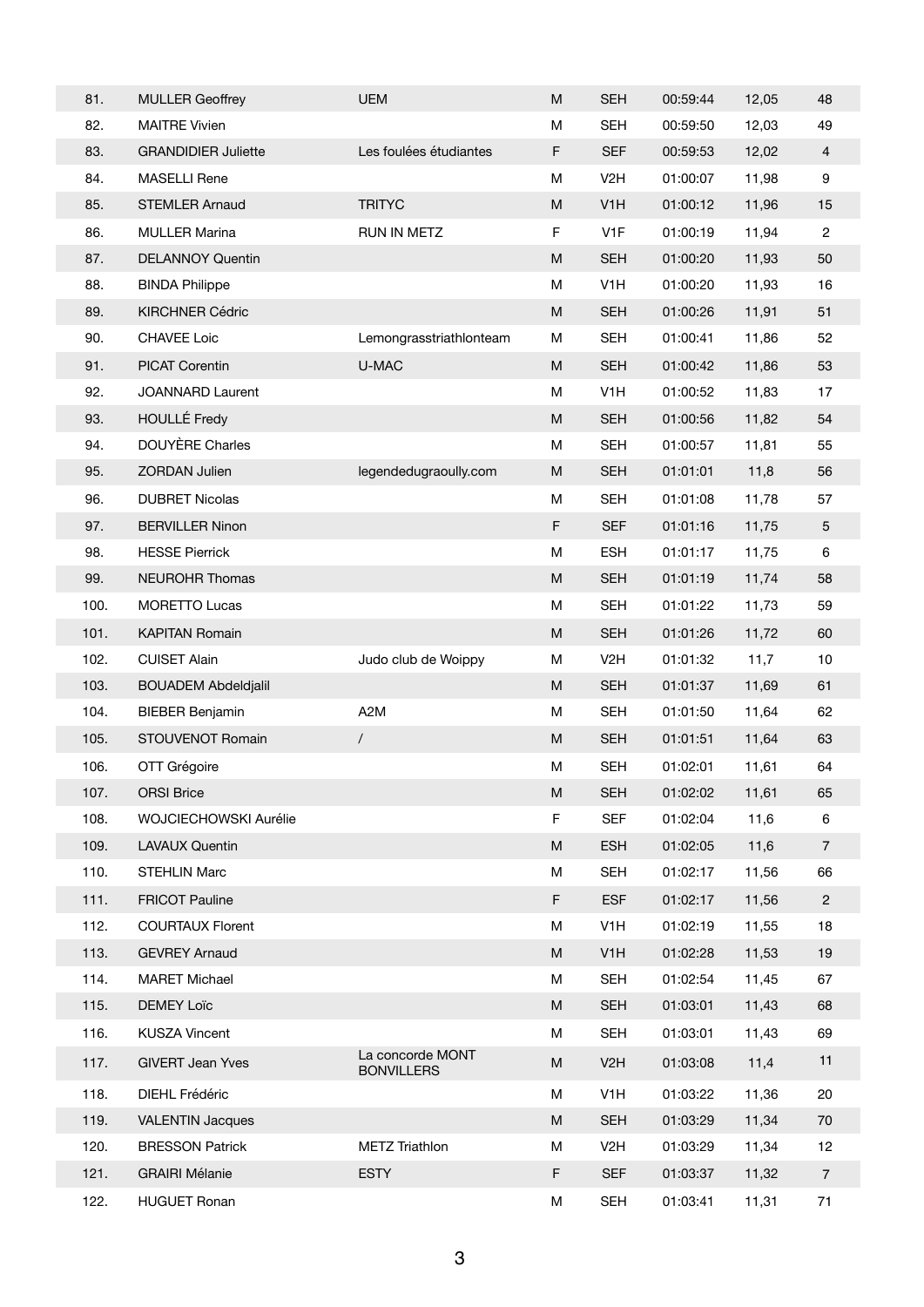| 123. | <b>CREMEL Sébastien</b>        |                             | M                                                                                                          | <b>SEH</b>       | 01:03:41 | 11,31 | 72             |
|------|--------------------------------|-----------------------------|------------------------------------------------------------------------------------------------------------|------------------|----------|-------|----------------|
| 124. | <b>AUDIN Sébastien</b>         |                             | M                                                                                                          | V <sub>1</sub> H | 01:03:46 | 11,29 | 21             |
| 125. | <b>BAUCHART Thomas</b>         |                             | M                                                                                                          | <b>SEH</b>       | 01:03:51 | 11,28 | 73             |
| 126. | MIGUET Christophe              |                             | M                                                                                                          | <b>SEH</b>       | 01:04:00 | 11,25 | 74             |
| 127. | <b>FONDEUR Thierry</b>         | <b>SPORT 2000</b>           | ${\sf M}$                                                                                                  | V <sub>1</sub> H | 01:04:04 | 11,24 | 22             |
| 128. | <b>CELLAMARO Franck</b>        |                             | M                                                                                                          | <b>SEH</b>       | 01:04:08 | 11,23 | 75             |
| 129. | FLOCH Jean-Brice               | <b>Bofferding</b>           | M                                                                                                          | <b>SEH</b>       | 01:04:12 | 11,21 | 76             |
| 130. | <b>MAGYARI Audrey</b>          |                             | F                                                                                                          | <b>SEF</b>       | 01:04:13 | 11,21 | 8              |
| 131. | <b>GALLISSOT Christophe</b>    |                             | ${\sf M}$                                                                                                  | V <sub>1</sub> H | 01:04:13 | 11,21 | 23             |
| 132. | <b>TITOTTO Franck</b>          |                             | М                                                                                                          | <b>SEH</b>       | 01:04:14 | 11,21 | 77             |
| 133. | DE MARTIN Guillaume            |                             | M                                                                                                          | <b>SEH</b>       | 01:04:21 | 11,19 | 78             |
| 134. | <b>MAJET Fabien</b>            |                             | M                                                                                                          | <b>SEH</b>       | 01:04:22 | 11,19 | 79             |
| 135. | <b>SAILLET Patrice</b>         | Foulées de Tom              | ${\sf M}$                                                                                                  | V <sub>1</sub> H | 01:04:28 | 11,17 | 24             |
| 136. | SPINOZZI Anthony               |                             | М                                                                                                          | <b>SEH</b>       | 01:04:32 | 11,16 | 80             |
| 137. | <b>HUMBERT Laurent</b>         |                             | ${\sf M}$                                                                                                  | V <sub>2</sub> H | 01:04:40 | 11,13 | 13             |
| 138. | <b>BESTEL Florian</b>          | SOLSI-CAD                   | M                                                                                                          | <b>SEH</b>       | 01:04:41 | 11,13 | 81             |
| 139. | <b>SIMON Quentin</b>           |                             | ${\sf M}$                                                                                                  | <b>SEH</b>       | 01:05:06 | 11,06 | 82             |
| 140. | <b>LUTZ Noemie</b>             | A <sub>2</sub> M            | F                                                                                                          | <b>SEF</b>       | 01:05:06 | 11,06 | 9              |
| 141. | <b>KAÏCI Bruno</b>             |                             | ${\sf M}$                                                                                                  | <b>SEH</b>       | 01:05:07 | 11,06 | 83             |
| 142. | <b>VOLLES Jeanmichel</b>       |                             | M                                                                                                          | V <sub>1</sub> H | 01:05:07 | 11,06 | 25             |
| 143. | <b>PERNET Thierry</b>          | Sports loisirs Tremery/Metz | ${\sf M}$                                                                                                  | V <sub>2</sub> H | 01:05:37 | 10,97 | 14             |
| 144. | <b>VIBERT Fabrice</b>          |                             | M                                                                                                          | V <sub>1</sub> H | 01:05:38 | 10,97 | 26             |
| 145. | MAISONNAT Hervé                | Les Arts Hombourgeois       | ${\sf M}$                                                                                                  | V <sub>2</sub> H | 01:05:41 | 10,96 | 15             |
| 146. | <b>KREBER Stephane</b>         |                             | M                                                                                                          | SEH              | 01:05:49 | 10,94 | 84             |
| 147. | <b>CHRISTOPHE Jean Charles</b> |                             | ${\sf M}$                                                                                                  | <b>SEH</b>       | 01:05:53 | 10,93 | 85             |
| 148. | <b>TRIEU Jean</b>              |                             | M                                                                                                          | V <sub>1</sub> H | 01:05:55 | 10,92 | 27             |
| 149. | <b>AIGLEPIERRE Alexis</b>      |                             | M                                                                                                          | <b>SEH</b>       | 01:06:06 | 10,89 | 86             |
| 150. | DE LESCAZES Yvan               |                             | M                                                                                                          | V <sub>1</sub> H | 01:06:16 | 10,87 | 28             |
| 151. | <b>COLLET Alain</b>            |                             | $\mathsf{M}% _{T}=\mathsf{M}_{T}\!\left( a,b\right) ,\ \mathsf{M}_{T}=\mathsf{M}_{T}\!\left( a,b\right) ,$ | V <sub>2</sub> H | 01:06:17 | 10,86 | 16             |
| 152. | JANNEL Célian                  |                             | M                                                                                                          | <b>SEH</b>       | 01:06:18 | 10,86 | 87             |
| 153. | <b>IDESHEIM Bruno</b>          |                             | ${\sf M}$                                                                                                  | V <sub>1</sub> H | 01:06:18 | 10,86 | 29             |
| 154. | PERL Denis                     | <b>FORMOL</b>               | M                                                                                                          | V <sub>2</sub> H | 01:06:25 | 10,84 | 17             |
| 155. | <b>FORTELLE Rudy</b>           | <b>RUNADDICT</b>            | ${\sf M}$                                                                                                  | <b>SEH</b>       | 01:06:26 | 10,84 | 88             |
| 156. | ERGUY JOUAVILLE Sandrine       |                             | F                                                                                                          | V <sub>1</sub> F | 01:06:29 | 10,83 | 3              |
| 157. | <b>GRASMUCK Pascal</b>         |                             | ${\sf M}$                                                                                                  | V <sub>1</sub> H | 01:06:29 | 10,83 | $30\,$         |
| 158. | <b>SCHENCK Marie</b>           |                             | F                                                                                                          | <b>SEF</b>       | 01:06:31 | 10,82 | 10             |
| 159. | <b>SANTARONI Christelle</b>    |                             | F                                                                                                          | V <sub>1F</sub>  | 01:06:41 | 10,8  | $\overline{4}$ |
| 160. | SALETZKI Lucas                 |                             | M                                                                                                          | <b>JUH</b>       | 01:06:49 | 10,78 | $\mathbf{1}$   |
| 161. | <b>BROCKER Séverine</b>        | <b>TRITYC</b>               | F                                                                                                          | <b>SEF</b>       | 01:06:51 | 10,77 | 11             |
| 162. | <b>MULLER Stephan</b>          |                             | M                                                                                                          | V <sub>1</sub> H | 01:06:54 | 10,76 | 31             |
| 163. | <b>DUMOULIN Dominique</b>      |                             | ${\sf M}$                                                                                                  | V <sub>1</sub> H | 01:06:57 | 10,75 | 32             |
| 164. | <b>LESER Guillaume</b>         |                             | M                                                                                                          | <b>SEH</b>       | 01:07:05 | 10,73 | 89             |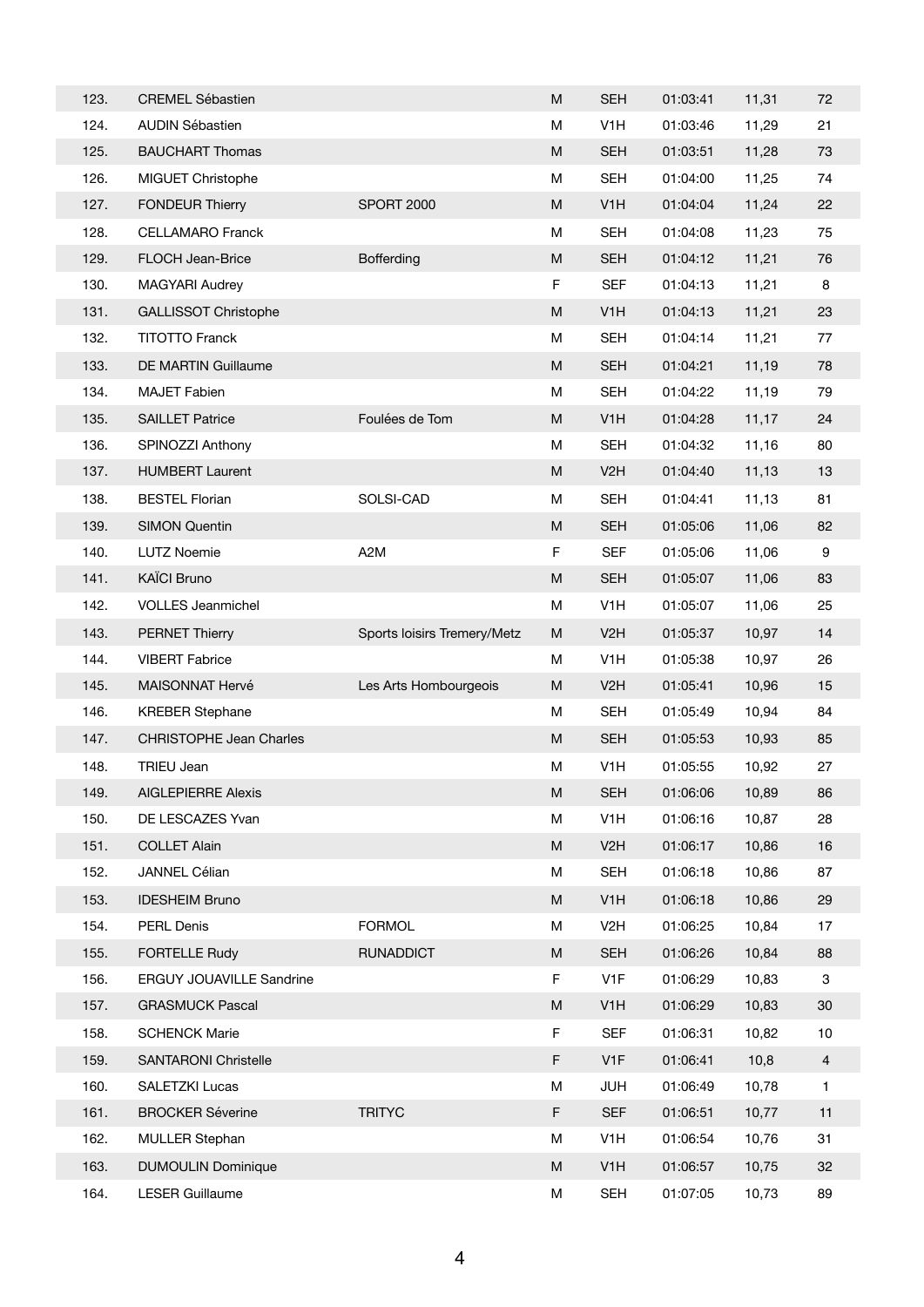| 165. | <b>MERINO Allan</b>          |                                 | M                                                                                                          | <b>SEH</b>       | 01:07:11 | 10,72 | 90             |
|------|------------------------------|---------------------------------|------------------------------------------------------------------------------------------------------------|------------------|----------|-------|----------------|
| 166. | <b>EHRLICH Jean François</b> | tranquil-credit.com             | M                                                                                                          | <b>SEH</b>       | 01:07:13 | 10,71 | 91             |
| 167. | <b>GANGLOFF Romain</b>       | Team licornemouth               | M                                                                                                          | <b>SEH</b>       | 01:07:13 | 10,71 | 92             |
| 168. | <b>STRAZIELLE Olivier</b>    |                                 | M                                                                                                          | <b>SEH</b>       | 01:07:23 | 10,69 | 93             |
| 169. | <b>CHIVOT Cécile</b>         |                                 | F                                                                                                          | <b>SEF</b>       | 01:07:30 | 10,67 | 12             |
| 170. | <b>HALLINGER Isabelle</b>    |                                 | $\mathsf F$                                                                                                | V <sub>1</sub> F | 01:07:31 | 10,66 | 5              |
| 171. | <b>MAROTTA Antonio</b>       |                                 | $\mathsf{M}% _{T}=\mathsf{M}_{T}\!\left( a,b\right) ,\ \mathsf{M}_{T}=\mathsf{M}_{T}\!\left( a,b\right) ,$ | V <sub>1</sub> H | 01:07:32 | 10,66 | $33\,$         |
| 172. | <b>MALLAT Arnaud</b>         |                                 | M                                                                                                          | <b>SEH</b>       | 01:07:32 | 10,66 | 94             |
| 173. | <b>KUNTZ Emmanuel</b>        |                                 | M                                                                                                          | <b>SEH</b>       | 01:07:41 | 10,64 | 95             |
| 174. | DELHUMEAU Yann               |                                 | М                                                                                                          | <b>SEH</b>       | 01:07:44 | 10,63 | 96             |
| 175. | <b>BARBAROT Yann</b>         |                                 | ${\sf M}$                                                                                                  | <b>SEH</b>       | 01:07:55 | 10,6  | 97             |
| 176. | <b>PICCO Patrick</b>         |                                 | м                                                                                                          | V <sub>2</sub> H | 01:07:58 | 10,59 | 18             |
| 177. |                              |                                 | M                                                                                                          | V <sub>1</sub> H | 01:07:59 | 10,59 | 34             |
| 178. | <b>KNOB Veronique</b>        | RAC Rombas                      | F                                                                                                          | V <sub>1</sub> F | 01:08:02 | 10,58 | 6              |
| 179. | <b>DALMASSO Hélène</b>       | A <sub>2</sub> M                | F                                                                                                          | <b>SEF</b>       | 01:08:03 | 10,58 | 13             |
| 180. | <b>CAMUS Eliane</b>          |                                 | F                                                                                                          | V <sub>2</sub> F | 01:08:10 | 10,56 | 1              |
| 181. | <b>LORENTZ Philippe</b>      | A <sub>2</sub> M                | M                                                                                                          | V3H              | 01:08:10 | 10,56 | 1              |
| 182. | <b>GRASSE Yannick</b>        |                                 | M                                                                                                          | V <sub>2</sub> H | 01:08:20 | 10,54 | 19             |
| 183. | <b>THERY Laurent</b>         |                                 | M                                                                                                          | V <sub>2</sub> H | 01:08:34 | 10,5  | 20             |
| 184. | VANDEBROUCK Nadège           |                                 | F                                                                                                          | <b>SEF</b>       | 01:08:55 | 10,45 | 14             |
| 185. | <b>CHENIER Julien</b>        |                                 | ${\sf M}$                                                                                                  | <b>SEH</b>       | 01:08:57 | 10,44 | 98             |
| 186. | ZITELLI Jérémy               | Zit Zit                         | м                                                                                                          | <b>SEH</b>       | 01:08:58 | 10,44 | 99             |
| 187. | <b>BOURY Marine</b>          |                                 | F                                                                                                          | <b>SEF</b>       | 01:08:58 | 10,44 | 15             |
| 188. | <b>FLORY Julie</b>           |                                 | F                                                                                                          | SEF              | 01:08:59 | 10,44 | 16             |
| 189. | PERRIAU Dominique            | $oct-55$                        | M                                                                                                          | V <sub>2</sub> H | 01:09:00 | 10,43 | 21             |
| 190. | <b>BORR Audrey</b>           |                                 | F                                                                                                          | <b>SEF</b>       | 01:09:03 | 10,43 | 17             |
| 191. | <b>WATIER Eric</b>           |                                 | ${\sf M}$                                                                                                  | V <sub>2</sub> H | 01:09:06 | 10,42 | 22             |
| 192. | <b>BALDO Laurence</b>        | <b>ACSA Saint-Avold</b>         | F                                                                                                          | V <sub>1</sub> F | 01:09:09 | 10,41 | $\overline{7}$ |
| 193. | <b>ASSIOMA Baptiste</b>      |                                 | M                                                                                                          | V <sub>1</sub> H | 01:09:10 | 10,41 | 35             |
| 194. | <b>LAHAYE David</b>          |                                 | м                                                                                                          | V <sub>1</sub> H | 01:09:10 | 10,41 | 36             |
| 195. | <b>SCHMITT Joel</b>          |                                 | M                                                                                                          | V <sub>1</sub> H | 01:09:10 | 10,41 | 37             |
| 196. | <b>WATIER Sarah</b>          |                                 | F                                                                                                          | <b>SEF</b>       | 01:09:10 | 10,41 | 18             |
| 197. | ZIEMNIEWICZ Florian          | <b>ESTY</b>                     | ${\sf M}$                                                                                                  | <b>SEH</b>       | 01:09:11 | 10,41 | 100            |
| 198. | <b>WIES Jeremy</b>           |                                 | М                                                                                                          | <b>SEH</b>       | 01:09:15 | 10,4  | 101            |
| 199. | <b>CRICUS Quentin</b>        |                                 | M                                                                                                          | <b>SEH</b>       | 01:09:23 | 10,38 | 102            |
| 200. | <b>RIQUET Nicolas</b>        |                                 | М                                                                                                          | <b>SEH</b>       | 01:09:31 | 10,36 | 103            |
| 201. | <b>AUBRY Eric</b>            |                                 | M                                                                                                          | V <sub>2</sub> H | 01:09:36 | 10,34 | 23             |
| 202. | <b>COLLOT DROOLANS Fanny</b> | <b>LA MESSINE</b><br>SAHARIENNE | F                                                                                                          | <b>SEF</b>       | 01:09:38 | 10,34 | 19             |
| 203. | <b>PILLOT Thierry</b>        |                                 | ${\sf M}$                                                                                                  | V <sub>2</sub> H | 01:09:40 | 10,33 | 24             |
| 204. | <b>SCHMITT Raphaël</b>       |                                 | М                                                                                                          | <b>SEH</b>       | 01:09:48 | 10,32 | 104            |
| 205. | <b>SEGHI Paul</b>            |                                 | ${\sf M}$                                                                                                  | <b>ESH</b>       | 01:09:49 | 10,31 | $\bf8$         |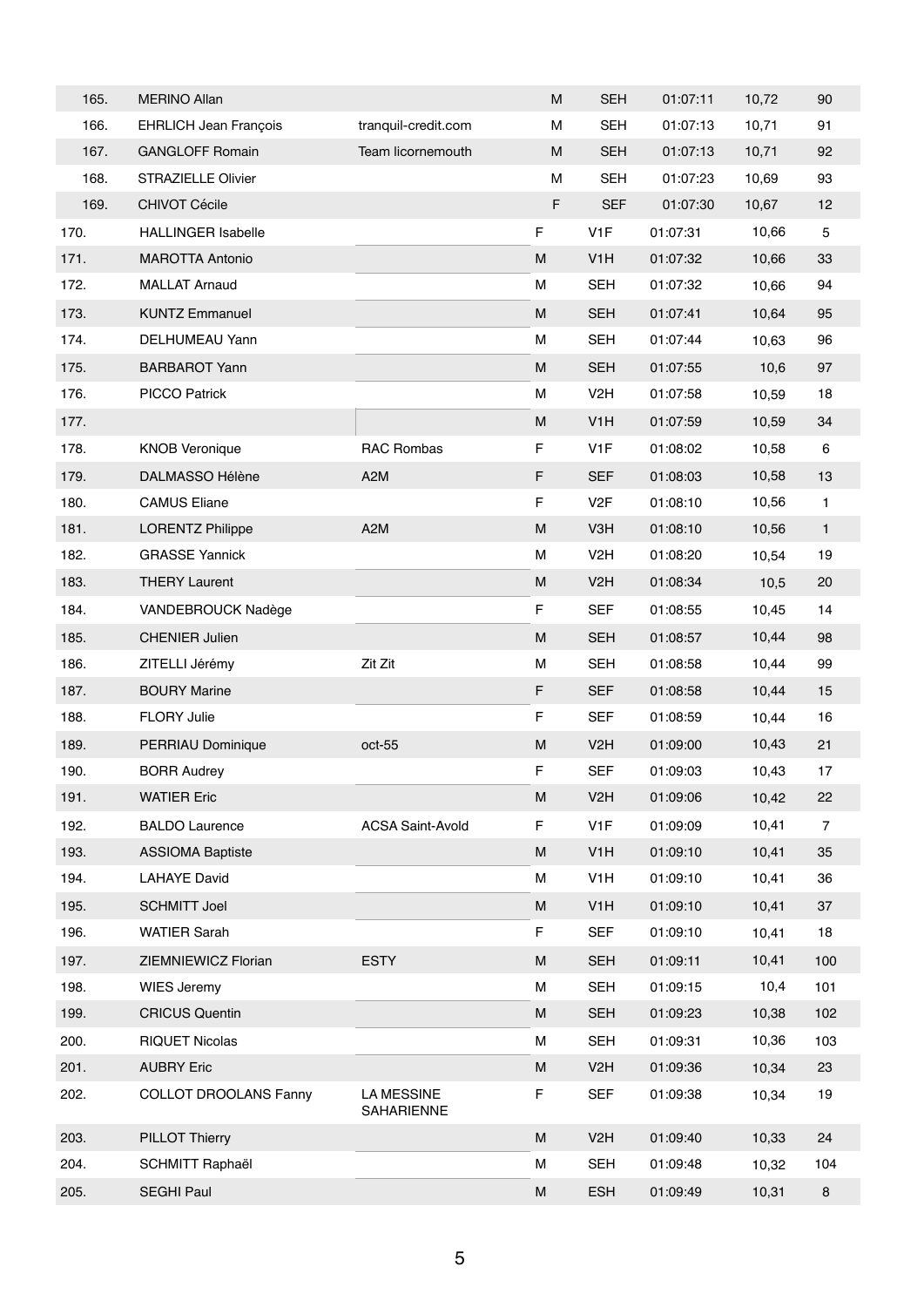| 206. | CABORET Jérôme               | Les PTITS POTOS    | М | <b>SEH</b>       | 01:10:06 | 10,27  | 105              |
|------|------------------------------|--------------------|---|------------------|----------|--------|------------------|
| 207. | <b>DRIX Camille</b>          |                    | F | <b>JUF</b>       | 01:10:15 | 10,25  | $\mathbf{1}$     |
| 208. | <b>DRIX Fabrice</b>          |                    | М | V <sub>2</sub> H | 01:10:16 | 10,25  | 25               |
| 209. | <b>MADELIN Franck</b>        |                    | M | V <sub>1</sub> H | 01:10:32 | 10,21  | 38               |
| 210. | <b>MAGALHAES Miguel</b>      |                    | М | V <sub>1</sub> H | 01:10:36 | 10,2   | 39               |
| 211. | <b>BERNHARD Francis</b>      |                    | M | V <sub>2</sub> H | 01:10:55 | 10, 15 | 26               |
| 212. | <b>KRID Amaury</b>           | <b>Strava Metz</b> | M | <b>SEH</b>       | 01:10:55 | 10,15  | 106              |
| 213. | <b>MAX Yannick</b>           |                    | M | V <sub>1</sub> H | 01:11:03 | 10, 13 | 40               |
| 214. | <b>MAX Laetitia</b>          |                    | F | <b>SEF</b>       | 01:11:04 | 10, 13 | 20               |
| 215. | <b>MEYER Alexandre</b>       |                    | M | <b>SEH</b>       | 01:11:08 | 10,12  | 107              |
| 216. | <b>GRANDVALLET Clémence</b>  | U-MAC              | F | <b>JUF</b>       | 01:11:09 | 10, 12 | $\mathbf{2}$     |
| 217. | <b>KIENER Séverine</b>       |                    | F | <b>SEF</b>       | 01:11:11 | 10,11  | 21               |
| 218. | <b>FOUCHONNERET Fanny</b>    |                    | F | <b>SEF</b>       | 01:11:17 | 10,1   | 22               |
| 219. | DA LUZ Manuel                |                    | M | <b>SEH</b>       | 01:11:20 | 10,09  | 108              |
| 220. | <b>HENRY Sophie</b>          |                    | F | <b>SEF</b>       | 01:11:33 | 10,06  | 23               |
| 221. | <b>COURTAUX Berangere</b>    |                    | F | V <sub>1</sub> F | 01:11:35 | 10,06  | 8                |
| 222. | MARIANACCI Sandra            |                    | F | <b>SEF</b>       | 01:11:35 | 10,06  | 24               |
| 223. | <b>PINTO Mickael</b>         |                    | M | <b>SEH</b>       | 01:11:36 | 10,06  | 109              |
| 224. | STEINMETZ David              |                    | М | <b>SEH</b>       | 01:11:46 | 10,03  | 110              |
| 225. | <b>PERSON PORTE Nathalie</b> |                    | F | V <sub>1</sub> F | 01:11:51 | 10,02  | $\boldsymbol{9}$ |
| 226. | <b>STEINMETZ Caroline</b>    |                    | F | <b>SEF</b>       | 01:11:55 | 10,01  | 25               |
| 227. | <b>CONRAD Amélie</b>         |                    | F | <b>SEF</b>       | 01:12:01 | 10     | 26               |
| 228. | <b>MARX Aurélie</b>          |                    | F | <b>SEF</b>       | 01:12:02 | 10     | 27               |
| 229. | LE BRUN Karine               |                    | F | <b>SEF</b>       | 01:12:02 | 10     | 28               |
| 230. | <b>TOMC Charlène</b>         | <b>TRITYC</b>      | F | <b>ESF</b>       | 01:12:03 | 9,99   | 3                |
| 231. | <b>SCHMITT Christophe</b>    |                    | M | <b>SEH</b>       | 01:12:03 | 9,99   | 111              |
| 232. | <b>BALDAUF Kévin</b>         | TEAM MY SPORT      | М | <b>SEH</b>       | 01:12:04 | 9,99   | 112              |
| 233. | SAUCOURT Jérôme              |                    | M | V <sub>1</sub> H | 01:12:06 | 9,99   | 41               |
| 234. | <b>BOUMESSAOUD Sonia</b>     |                    | F | V <sub>1</sub> F | 01:12:06 | 9,99   | 10               |
| 235. | <b>BARAUD Jean Louis</b>     |                    | M | V <sub>2</sub> H | 01:12:07 | 9,98   | 27               |
| 236. | <b>MINIER Audrey</b>         |                    | F | <b>SEF</b>       | 01:12:09 | 9,98   | 29               |
| 237. | <b>RHEIN Kévin</b>           | KhynOnTrail        | M | <b>SEH</b>       | 01:12:14 | 9,97   | 113              |
| 238. | RUNDSTATLER Nicolas          |                    | м | <b>SEH</b>       | 01:12:15 | 9,97   | 114              |
| 239. | <b>WAGNER Alexis</b>         | <b>VTCA FALCK</b>  | M | <b>ESH</b>       | 01:12:22 | 9,95   | $\boldsymbol{9}$ |
| 240. | DE LESCAZES Corentin         |                    | М | ESH              | 01:12:27 | 9,94   | 10               |
| 241. | LEBLANC Julien               |                    | M | <b>SEH</b>       | 01:12:30 | 9,93   | 115              |
| 242. | <b>KIRMANN Victoire</b>      | A <sub>2</sub> M   | F | SEF              | 01:12:43 | 9,9    | 30               |
| 243. | MARCHIANDO Julie             |                    | F | <b>SEF</b>       | 01:12:50 | 9,89   | 31               |
| 244. | POLETTI Ludovic              |                    | М | <b>SEH</b>       | 01:12:51 | 9,88   | 116              |
| 245. | <b>LEGER Laurent</b>         |                    | M | V <sub>1</sub> H | 01:12:53 | 9,88   | 42               |
| 246. | <b>ALVES Stephane</b>        |                    | М | <b>SEH</b>       | 01:12:55 | 9,87   | 117              |
| 247. | <b>VAGNER Virginie</b>       |                    | F | <b>SEF</b>       | 01:12:58 | 9,87   | 32               |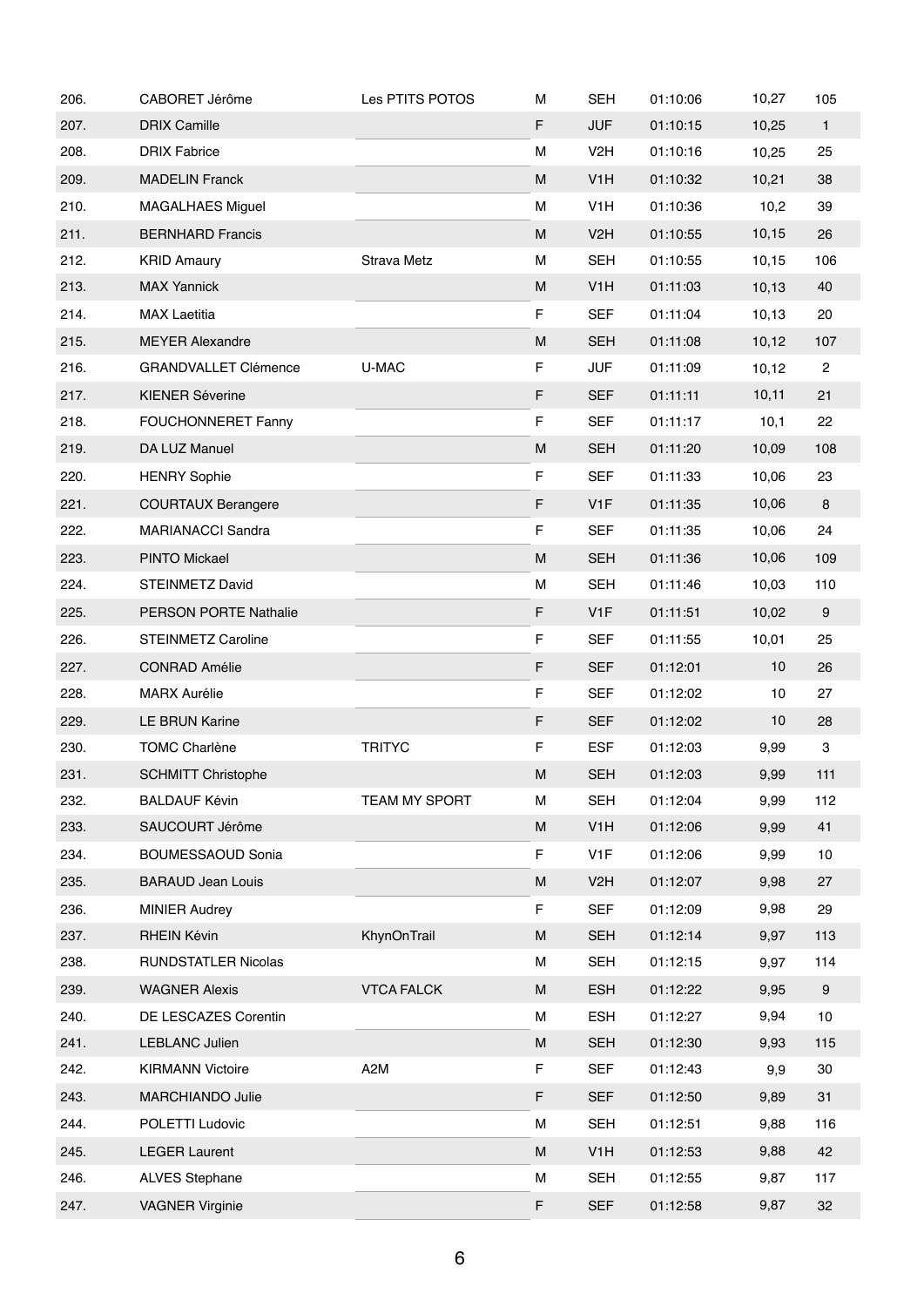| 248. | <b>GAROUTE Gérard</b>        |                                        | м         | V <sub>2</sub> H | 01:13:00 | 9,86 | 28             |
|------|------------------------------|----------------------------------------|-----------|------------------|----------|------|----------------|
| 249. | JACQUIT Mélanie              |                                        | F         | <b>SEF</b>       | 01:13:17 | 9,82 | 33             |
| 250. | <b>BERTOLD Virginie</b>      |                                        | F         | <b>SEF</b>       | 01:13:18 | 9,82 | 34             |
| 251. | <b>CASALIS Marc-Philippe</b> |                                        | M         | <b>SEH</b>       | 01:13:49 | 9,75 | 118            |
| 252. | <b>MELLINGER Marie</b>       |                                        | F         | <b>SEF</b>       | 01:13:51 | 9,75 | 35             |
| 253. | <b>BONVICINI Sebastien</b>   |                                        | M         | <b>SEH</b>       | 01:13:51 | 9,75 | 119            |
| 254. | <b>LAMBERT Romain</b>        | Crossfit Hiringa                       | M         | <b>SEH</b>       | 01:13:54 | 9,74 | 120            |
| 255. | <b>LIGIER Sylvie</b>         | <b>TRITYC</b>                          | F         | V <sub>2F</sub>  | 01:13:55 | 9,74 | $\overline{2}$ |
| 256. | <b>LARDIN David</b>          |                                        | M         | <b>SEH</b>       | 01:13:56 | 9,74 | 121            |
| 257. | <b>FLORIMOND Audrey</b>      |                                        | F         | <b>SEF</b>       | 01:13:58 | 9,73 | 36             |
| 258. | RODEGHIERO Kevin             | <b>Strava Metz</b>                     | м         | <b>SEH</b>       | 01:14:01 | 9,73 | 122            |
| 259. | <b>HANRION Stéfan</b>        | <b>TRITYC</b>                          | M         | V <sub>1</sub> H | 01:14:02 | 9,73 | 43             |
| 260. | <b>PELTIER Karine</b>        |                                        | F         | V <sub>1</sub> F | 01:14:16 | 9,69 | 11             |
| 261. | <b>JUVAN Pascal</b>          |                                        | M         | V <sub>1</sub> H | 01:14:16 | 9,69 | 44             |
| 262. | <b>LEMAIRE Arnaud</b>        |                                        | M         | <b>ESH</b>       | 01:14:19 | 9,69 | 11             |
| 263. | <b>GRAFF Isabelle</b>        | Team licornemouth                      | F         | <b>SEF</b>       | 01:14:27 | 9,67 | 37             |
| 264. | <b>KERMANE Helene</b>        | oct-55                                 | F         | V <sub>1</sub> F | 01:14:27 | 9,67 | 12             |
| 265. | <b>LINTZ Rachel</b>          |                                        | F         | V <sub>2</sub> F | 01:14:28 | 9,67 | 3              |
| 266. | <b>STREIT Romain</b>         |                                        | м         | <b>SEH</b>       | 01:14:30 | 9,66 | 123            |
| 267. | STREIT Pierre Henri          |                                        | M         | <b>SEH</b>       | 01:14:31 | 9,66 | 124            |
| 268. | <b>ROUSSEL Jeffrey</b>       |                                        | м         | <b>SEH</b>       | 01:14:31 | 9,66 | 125            |
| 269. | <b>SCHAFF Matthieu</b>       |                                        | M         | <b>SEH</b>       | 01:14:40 | 9,64 | 126            |
| 270. | <b>CAMMI Stéphanie</b>       | <b>METZ Triathlon</b>                  | F         | V <sub>1</sub> F | 01:14:46 | 9,63 | 13             |
| 271. | <b>VILLIGER Adeline</b>      | <b>METZ Triathlon</b>                  | F         | <b>SEF</b>       | 01:14:48 | 9,63 | 38             |
| 272. | LUSSIEZ Jeremy               |                                        | M         | <b>SEH</b>       | 01:14:50 | 9,62 | 127            |
| 273. | <b>LEUNER Juliette</b>       |                                        | F         | <b>ESF</b>       | 01:14:58 | 9,6  | $\overline{4}$ |
| 274. | <b>DIDIER Meggie</b>         | A <sub>2</sub> M                       | F         | <b>SEF</b>       | 01:15:03 | 9,59 | 39             |
| 275. | <b>GRAFF Bertrand</b>        | Team licornemouth                      | M         | <b>SEH</b>       | 01:15:18 | 9,56 | 128            |
| 276. | PIETRALA Laurent             |                                        | М         | V <sub>1</sub> H | 01:15:24 | 9,55 | 45             |
| 277. | PIETRALA Celine              |                                        | F         | V <sub>1</sub> F | 01:15:26 | 9,54 | 14             |
| 278. | <b>STENGER Martin</b>        |                                        | M         | <b>SEH</b>       | 01:15:29 | 9,54 | 129            |
| 279. | <b>BEROD Marjolaine</b>      |                                        | F         | <b>SEF</b>       | 01:15:29 | 9,54 | 40             |
| 280. | VIGNEROT Benjamin            |                                        | M         | <b>SEH</b>       | 01:15:29 | 9,54 | 130            |
| 281. | <b>LEMAIRE Adrien</b>        |                                        | ${\sf M}$ | <b>SEH</b>       | 01:15:30 | 9,54 | 131            |
| 282. | <b>THIL Coralie</b>          | Team Running Décathlon<br>Semécourt    | F         | <b>SEF</b>       | 01:15:32 | 9,53 | 41             |
| 283. | <b>BRIGNON Benjamin</b>      | Team Running Décathlon<br>Semécourt    | ${\sf M}$ | <b>SEH</b>       | 01:15:32 | 9,53 | 132            |
| 284. | <b>GILLET Claire</b>         | <b>MBDA SPORT</b><br><b>ATHLETISME</b> | F         | <b>SEF</b>       | 01:15:35 | 9,53 | 42             |
| 285. | FULDNER Jérôme               |                                        | M         | <b>SEH</b>       | 01:15:45 | 9,5  | 133            |
| 286. | <b>BIEHLER Julien</b>        | <b>ACSA Saint-Avold</b>                | М         | <b>SEH</b>       | 01:15:45 | 9,5  | 134            |
| 287. | <b>FULDNER Sylvain</b>       | <b>ACSA Saint-Avold</b>                | M         | V <sub>2</sub> H | 01:15:46 | 9,5  | 29             |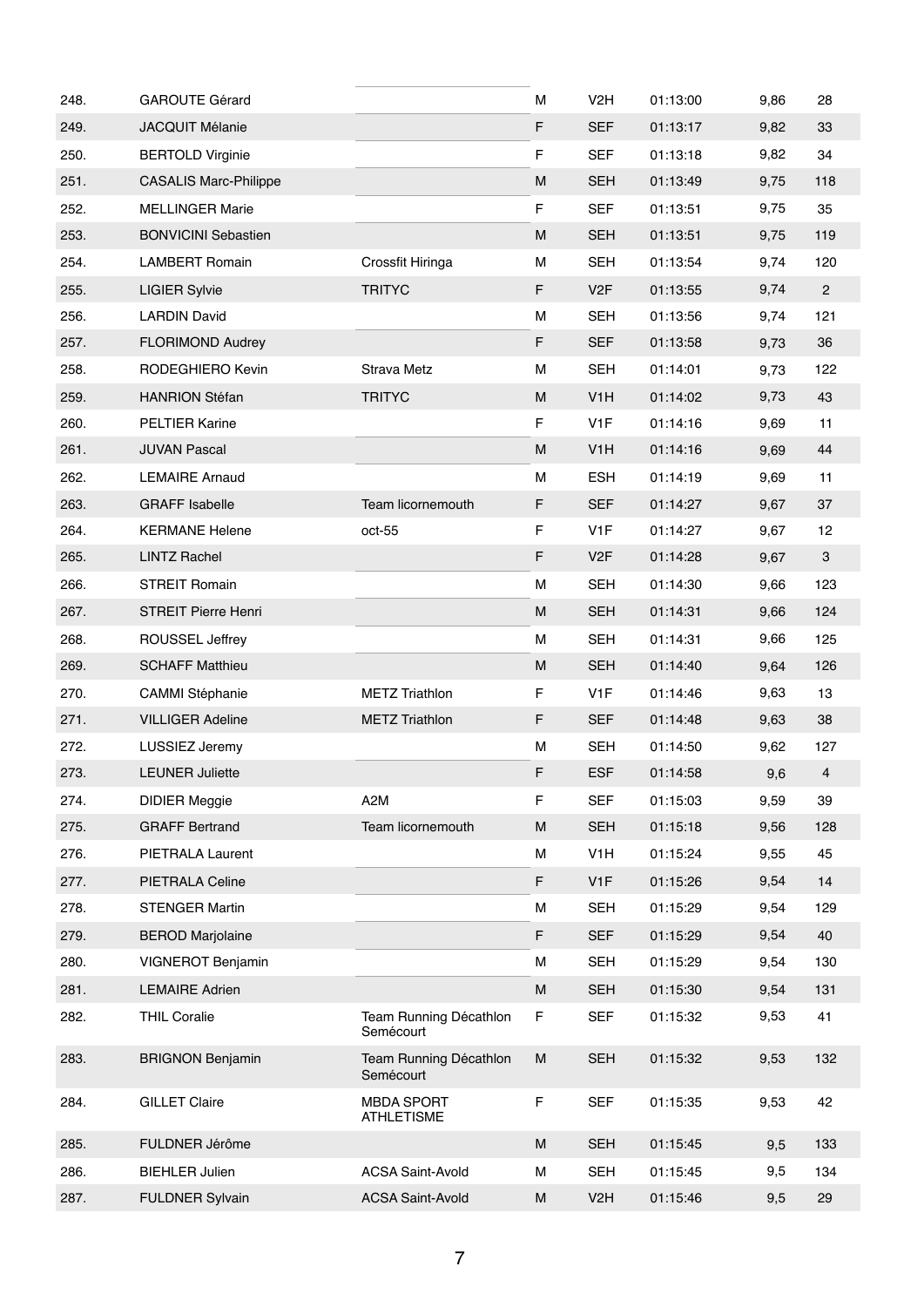| 288. | <b>COLLIN Denis</b>                              |                                                | М | V <sub>2</sub> H | 01:15:52 | 9,49 | 30             |
|------|--------------------------------------------------|------------------------------------------------|---|------------------|----------|------|----------------|
| 289. | <b>ALIBONSSY Delphine</b>                        | Dautel Industrie                               | F | V <sub>1</sub> F | 01:15:58 | 9,48 | 15             |
| 290. | <b>XEMARD Benjamin</b>                           |                                                | М | <b>SEH</b>       | 01:15:58 | 9,48 | 135            |
| 291. | <b>DAUTEL Yannick</b>                            | Dautel Industrie                               | M | V <sub>1</sub> H | 01:15:59 | 9,48 | 46             |
| 292. | <b>NEZ Gil</b>                                   |                                                | M | V <sub>2</sub> H | 01:16:02 | 9,47 | 31             |
| 293. | <b>MOULY Guillaume</b>                           |                                                | M | <b>ESH</b>       | 01:16:05 | 9,46 | 12             |
| 294. | <b>MASCIOLA Daniel</b>                           |                                                | М | V <sub>1</sub> H | 01:16:05 | 9,46 | 47             |
| 295. | <b>KLEIN Hubert</b>                              | AS CRS 30                                      | м | V <sub>1</sub> H | 01:16:06 | 9,46 | 48             |
| 296. | <b>SIEGER Nicolas</b>                            |                                                | М | V <sub>1</sub> H | 01:16:06 | 9,46 | 49             |
| 297. | <b>COLIN Vincent</b>                             |                                                | M | <b>SEH</b>       | 01:16:08 | 9,46 | 136            |
| 298. | <b>SCHMIDT Jonathan</b>                          |                                                | М | <b>SEH</b>       | 01:16:08 | 9,46 | 137            |
| 299. | <b>RESLINGER Isabelle</b>                        |                                                | F | <b>SEF</b>       | 01:16:08 | 9,46 | 43             |
| 300. | <b>MULLER Alexandre</b>                          |                                                | М | <b>SEH</b>       | 01:16:14 | 9,44 | 138            |
| 301. | <b>ROQUEL Nicolas</b>                            | Sortir groupés autour de<br>Norroy et ailleurs | M | V <sub>1</sub> H | 01:16:20 | 9,43 | 50             |
| 302. | <b>MORITZ Yann</b>                               |                                                | М | V <sub>1</sub> H | 01:16:21 | 9,43 | 51             |
| 303. | <b>CICOLARI Emmanuel</b>                         | Foulées de Tom                                 | M | V <sub>1</sub> H | 01:16:22 | 9,43 | 52             |
| 304. | <b>BURGOT Marie-Pierre</b>                       |                                                | F | <b>SEF</b>       | 01:16:43 | 9,39 | 44             |
| 305. | PONGY Julien                                     |                                                | M | <b>SEH</b>       | 01:16:45 | 9,38 | 139            |
| 306. | <b>AUBRY Jeremy</b>                              |                                                | М | <b>SEH</b>       | 01:17:03 | 9,34 | 140            |
| 307. | <b>HOFFMANN Frederic</b>                         |                                                | M | V <sub>1</sub> H | 01:17:08 | 9,33 | 53             |
| 308. | PODGORNY Marie                                   |                                                | F | <b>ESF</b>       | 01:17:38 | 9,27 | 5              |
| 309. | <b>ROCK Aurelie</b>                              | <b>COURIR A ST GREGOIRE</b>                    | F | <b>SEF</b>       | 01:17:41 | 9,27 | 45             |
| 310. | <b>ROCK Vincent</b>                              |                                                | М | <b>SEH</b>       | 01:17:42 | 9,27 | 141            |
| 311. | <b>DALLA FAVERA-</b><br><b>SKRZYNSKI Monique</b> |                                                | F | V <sub>1</sub> F | 01:17:48 | 9,25 | 16             |
| 312. | <b>MAINTENON Romain</b>                          |                                                | М | <b>SEH</b>       | 01:17:49 | 9,25 | 142            |
| 313. | <b>MALLICK Sandrine</b>                          |                                                | F | <b>SEF</b>       | 01:17:51 | 9,25 | 46             |
| 314. | <b>HOCQUARD Annabelle</b>                        | FC Metz                                        | F | <b>SEF</b>       | 01:17:54 | 9,24 | 47             |
| 315. | <b>GRAVIL Sophie</b>                             | FC Metz                                        | F | V <sub>1</sub> F | 01:17:54 | 9,24 | 17             |
| 316. | PORCHEROT Jade                                   |                                                | F | <b>SEF</b>       | 01:17:58 | 9,23 | 48             |
| 317. | <b>MAKOS Laurent</b>                             | les touristes                                  | M | V <sub>2</sub> H | 01:18:02 | 9,23 | 32             |
| 318. | <b>FOSSADIER Emilie</b>                          |                                                | F | <b>SEF</b>       | 01:18:06 | 9,22 | 49             |
| 319. | <b>LAMPERT Sophie</b>                            | <b>ASGVO</b>                                   | F | V <sub>1</sub> F | 01:18:28 | 9,18 | 18             |
| 320. | <b>KUROWSKI Cyril</b>                            |                                                | М | <b>SEH</b>       | 01:18:31 | 9,17 | 143            |
| 321. | <b>BAEHR Aline</b>                               |                                                | F | V <sub>1</sub> F | 01:18:33 | 9,17 | 19             |
| 322. | <b>CHERRIER Jean Philippe</b>                    |                                                | М | V <sub>1</sub> H | 01:18:35 | 9,16 | 54             |
| 323. | <b>COLIN-HAAG Laurence</b>                       |                                                | F | V <sub>2</sub> F | 01:18:38 | 9,16 | $\overline{4}$ |
| 324. | <b>BRACHET Matthieu</b>                          | U-MAC                                          | М | <b>SEH</b>       | 01:18:47 | 9,14 | 144            |
| 325. | <b>CASAGRANDE Delphine</b>                       | <b>TGV54</b>                                   | F | <b>SEF</b>       | 01:18:47 | 9,14 | 50             |
| 326. | <b>VITOUX Philippe</b>                           |                                                | М | <b>SEH</b>       | 01:18:48 | 9,14 | 145            |
| 327. | <b>CHATON Magali</b>                             |                                                | F | <b>SEF</b>       | 01:18:48 | 9,14 | 51             |
| 328. | NICLOUX Jonathan                                 |                                                | М | <b>SEH</b>       | 01:18:49 | 9,14 | 146            |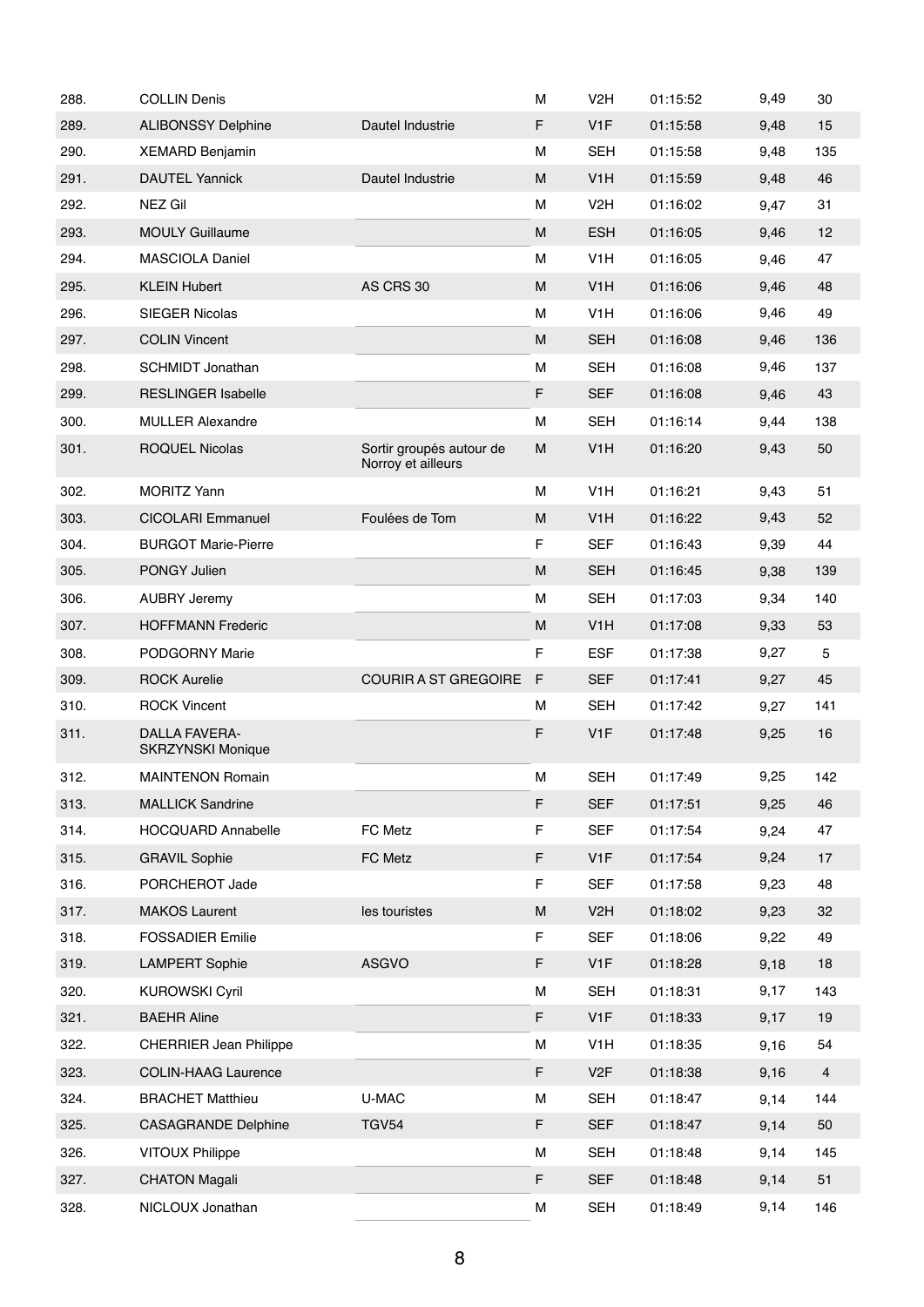| 329. | <b>DECHOUX Nicolas</b>                       |                     | М | <b>SEH</b>       | 01:18:52 | 9,13 | 147            |
|------|----------------------------------------------|---------------------|---|------------------|----------|------|----------------|
| 330. | <b>VELA Arnaud</b>                           |                     | М | <b>SEH</b>       | 01:18:57 | 9,12 | 148            |
| 331. | <b>GOMEZ Miguel</b>                          | Les PTITS POTOS     | M | <b>SEH</b>       | 01:19:09 | 9,1  | 149            |
| 332. | <b>HAZEMANN Philippe</b>                     |                     | М | V <sub>2</sub> H | 01:19:10 | 9,09 | 33             |
| 333. | <b>TETRESTA Delphine</b>                     |                     | F | <b>SEF</b>       | 01:19:10 | 9,09 | 52             |
| 334. | <b>MENDOZA Axel</b>                          |                     | М | <b>SEH</b>       | 01:19:12 | 9,09 | 150            |
| 335. | <b>KLEIN Lionel</b>                          |                     | M | <b>SEH</b>       | 01:19:12 | 9,09 | 151            |
| 336. | <b>ALBERTINI Isabelle</b>                    | Les PTITS POTOS     | F | <b>SEF</b>       | 01:19:12 | 9,09 | 53             |
| 337. | <b>MENDOZA Anne Sophie</b>                   | Les PTITS POTOS     | F | <b>SEF</b>       | 01:19:13 | 9,09 | 54             |
| 338. | <b>LEONET Veronique</b>                      | Les PTITS POTOS     | F | V <sub>2</sub> F | 01:19:13 | 9,09 | 5              |
| 339. | <b>MORIN Yo Nassima</b>                      | Les PTITS POTOS     | F | V <sub>1</sub> F | 01:19:13 | 9,09 | 20             |
| 340. | <b>KASPRZAK Maud</b>                         | Les PTITS POTOS     | F | <b>SEF</b>       | 01:19:13 | 9,09 | 55             |
| 341. | <b>GONZALEZ</b><br><b>DOMINGUEZ Vincente</b> |                     | M | <b>SEH</b>       | 01:19:13 | 9,09 | 152            |
| 342. | DAVIN Jérôme                                 | Les PTITS POTOS     | М | <b>SEH</b>       | 01:19:13 | 9,09 | 153            |
| 343. | <b>PEREIRA Mathieu</b>                       |                     | M | <b>SEH</b>       | 01:19:13 | 9,09 | 154            |
| 344. | <b>DABIT Cedric</b>                          | Les PTITS POTOS     | М | <b>SEH</b>       | 01:19:14 | 9,09 | 155            |
| 345. | <b>DURIN Patrick</b>                         | Les PTITS POTOS     | M | V <sub>2</sub> H | 01:19:14 | 9,09 | 34             |
| 346. | <b>BALDINI Christelle</b>                    | Les PTITS POTOS     | F | <b>SEF</b>       | 01:19:14 | 9,09 | 56             |
| 347. | <b>PEREIRA Pascal</b>                        |                     | м | V <sub>2</sub> H | 01:19:14 | 9,09 | 35             |
| 348. | <b>TATON Michèle</b>                         | Les PTITS POTOS     | F | V <sub>2</sub> F | 01:19:14 | 9,09 | 6              |
| 349. | <b>JUVING Laure</b>                          |                     | F | <b>SEF</b>       | 01:19:14 | 9,09 | 57             |
| 350. | MENDOZA Mendoza                              |                     | F | <b>SEF</b>       | 01:19:15 | 9,09 | 58             |
| 351. | <b>CAYE Florence</b>                         | Les PTITS POTOS     | F | V <sub>2</sub> F | 01:19:15 | 9,09 | $\overline{7}$ |
| 352. | <b>MAURICE Laura</b>                         |                     | F | <b>SEF</b>       | 01:19:16 | 9,08 | 59             |
| 353. | <b>THRAHEMBUHL Gaelle</b>                    |                     | F | <b>SEF</b>       | 01:19:16 | 9,08 | 60             |
| 354. | RENIÉ David                                  | Les PTITS POTOS     | М | V <sub>1</sub> H | 01:19:17 | 9,08 | 55             |
| 355. | <b>GALMICHE Diane</b>                        | tranquil-credit.com | F | V <sub>1</sub> F | 01:19:17 | 9,08 | 21             |
| 356. | ***** DOSSARD Inconnu                        |                     | М |                  | 01:19:17 | 9,08 |                |
| 357. | MEICHELBECK/GURY Anne                        |                     | F | V1F              | 01:19:18 | 9,08 | 22             |
| 358. | <b>JEAN Christel</b>                         | ASGVO               | F | V <sub>1</sub> F | 01:19:18 | 9,08 | 23             |
| 359. | <b>MAUL Jean-Pierre</b>                      | Les Foulées d'Ars   | M | V <sub>3</sub> H | 01:19:19 | 9,08 | $\overline{c}$ |
| 360. | <b>REUTER Caroline</b>                       |                     | F | V <sub>1</sub> F | 01:19:20 | 9,08 | 24             |
| 361. | <b>SCHERMANN Jean Marc</b>                   | Foulées de Tom      | M | V <sub>1</sub> H | 01:19:24 | 9,07 | 56             |
| 362. | LAGRAND Lucrèce                              |                     | F | V <sub>1</sub> F | 01:19:24 | 9,07 | 25             |
| 363. | <b>COLIN Dominique</b>                       |                     | М | V <sub>2</sub> H | 01:19:30 | 9,06 | 36             |
| 364. | <b>CLEMENT Denis</b>                         |                     | М | V <sub>1</sub> H | 01:19:47 | 9,02 | 57             |
| 365. | <b>WAGNER Aurelie</b>                        | C.A. MALLING        | F | V <sub>1</sub> F | 01:19:48 | 9,02 | 26             |
| 366. | FLIPO Théo                                   |                     | М | CAH              | 01:19:48 | 9,02 | $\overline{c}$ |
| 367. | <b>BANOVIC Brice</b>                         |                     | М | V <sub>1</sub> H | 01:19:49 | 9,02 | 58             |
| 368. | <b>OSCENDA David</b>                         |                     | М | <b>SEH</b>       | 01:19:51 | 9,02 | 156            |
| 369. | <b>BECK Julie</b>                            |                     | F | <b>SEF</b>       | 01:19:53 | 9,01 | 61             |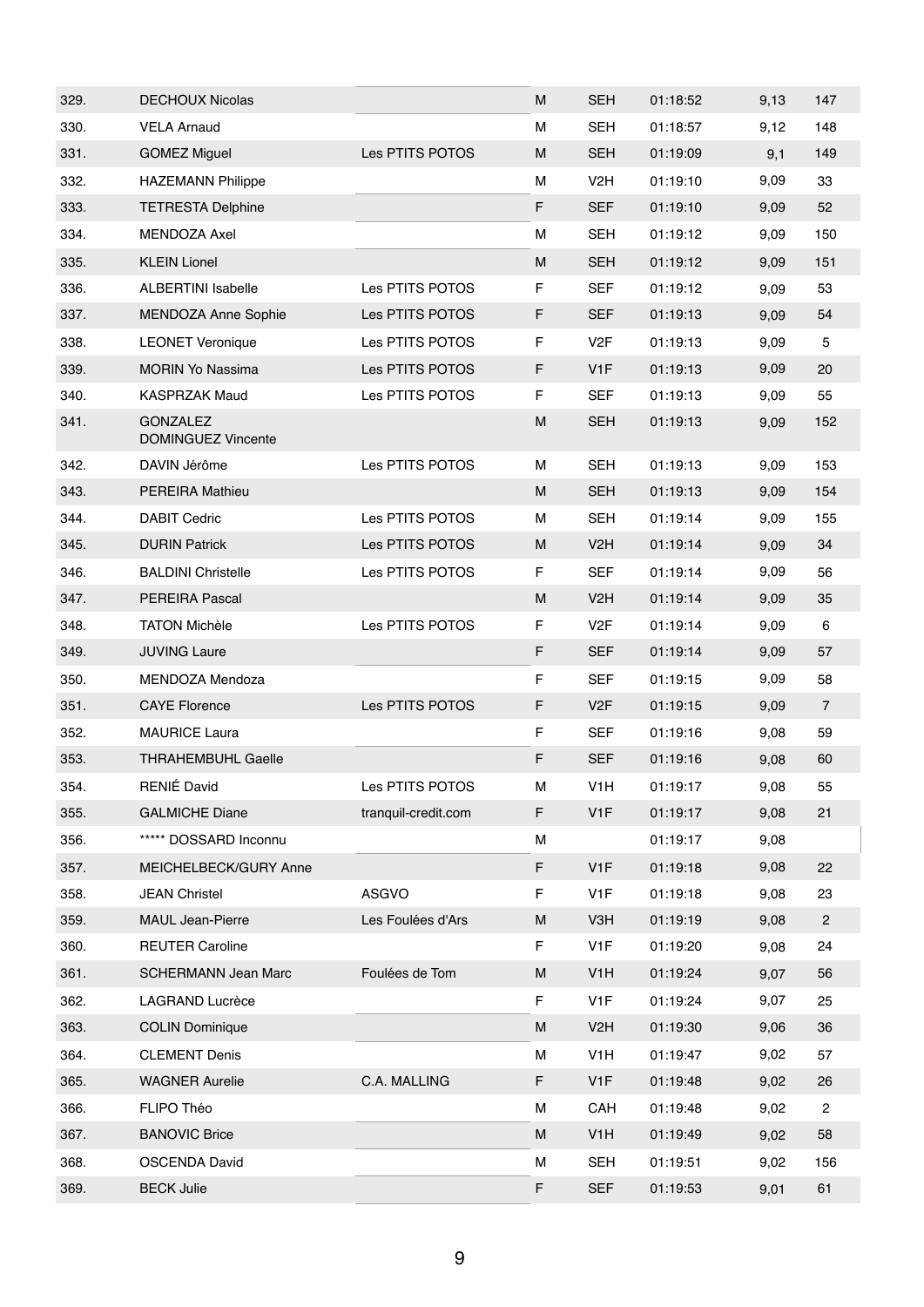| 370. | <b>HOUILLON Karine</b>      |                                           | F           | V <sub>1</sub> F | 01:19:55 | 9,01 | 27              |
|------|-----------------------------|-------------------------------------------|-------------|------------------|----------|------|-----------------|
| 371. | <b>CHRISMENT Benoit</b>     |                                           | M           | <b>SEH</b>       | 01:19:55 | 9,01 | 157             |
| 372. | <b>DIAS-MUNSCH Eve</b>      |                                           | F           | V <sub>1</sub> F | 01:19:56 | 9,01 | 28              |
| 373. | <b>OSSWALD Laurence</b>     | Rombas ac                                 | $\mathsf F$ | V1F              | 01:19:57 | 9,01 | 29              |
| 374. | <b>OSSWALD Laurence</b>     | Rombas ac                                 | $\mathsf F$ | V <sub>1</sub> F | 01:19:57 | 9,01 | 30              |
| 375. | <b>WAGNER Julien</b>        |                                           | M           | <b>SEH</b>       | 01:19:58 | 9    | 158             |
| 376. | <b>TERNIER Frederick</b>    |                                           | М           | V <sub>1</sub> H | 01:19:59 | 9    | 59              |
| 377. | <b>BRUNI Eric</b>           |                                           | M           | <b>SEH</b>       | 01:20:02 | 9    | 159             |
| 378. | <b>COQUERON Flora</b>       | KhynOnTrail                               | F           | <b>SEF</b>       | 01:20:09 | 8,98 | 62              |
| 379. | <b>RESIAK Christine</b>     |                                           | F           | V <sub>2F</sub>  | 01:20:10 | 8,98 | 8               |
| 380. | <b>BADET Nathalie</b>       | <b>ES HAGONDANGE</b>                      | $\mathsf F$ | V <sub>1</sub> F | 01:20:15 | 8,97 | 31              |
| 381. | <b>STOCKY Mélanie</b>       |                                           | F           | <b>SEF</b>       | 01:20:15 | 8,97 | 63              |
| 382. | MOREJON Jean                | <b>ESH CAP</b>                            | М           | V <sub>2</sub> H | 01:20:16 | 8,97 | 37              |
| 383. | SILVA Julie                 |                                           | F           | <b>SEF</b>       | 01:20:17 | 8,97 | 64              |
| 384. | <b>GORIUS Christophe</b>    |                                           | М           | V <sub>1</sub> H | 01:20:26 | 8,95 | 60              |
| 385. | <b>GREMILLET Gilbert</b>    |                                           | M           | V <sub>4</sub> H | 01:20:29 | 8,95 | $\mathbf{1}$    |
| 386. | <b>GIROLA Yves</b>          |                                           | м           | V <sub>1</sub> H | 01:20:39 | 8,93 | 61              |
| 387. | <b>GIROLA Nathalie</b>      |                                           | F           | V1F              | 01:20:39 | 8,93 | 32              |
| 388. | <b>BOVI Patrice</b>         |                                           | м           | V <sub>2</sub> H | 01:20:39 | 8,93 | 38              |
| 389. | <b>LIEGEON Anne-Laure</b>   |                                           | F           | <b>SEF</b>       | 01:20:41 | 8,92 | 65              |
| 390. | <b>AIELLO Nathalie</b>      |                                           | $\mathsf F$ | V <sub>2</sub> F | 01:20:56 | 8,9  | 9               |
| 391. | <b>DUFOUR Jean-Baptiste</b> |                                           | M           | <b>SEH</b>       | 01:21:06 | 8,88 | 160             |
| 392. | <b>ROUYER Annick</b>        | <b>METZ Triathlon</b>                     | F           | V <sub>2</sub> F | 01:21:13 | 8,87 | 10 <sup>1</sup> |
| 393. | <b>LEDOUX Myriam</b>        | <b>METZ Triathlon</b>                     | F           | V1F              | 01:21:14 | 8,86 | 33              |
| 394. | <b>SERENI Sabrina</b>       | Mina                                      | $\mathsf F$ | <b>SEF</b>       | 01:21:16 | 8,86 | 66              |
| 395. | DEBROSSE Jérôme             |                                           | M           | <b>SEH</b>       | 01:21:17 | 8,86 | 161             |
| 396. | PASQUON Jessica             |                                           | F           | <b>SEF</b>       | 01:21:19 | 8,85 | 67              |
| 397. | <b>VILLETTE Gaelle</b>      |                                           | F           | <b>SEF</b>       | 01:21:22 | 8,85 | 68              |
| 398. | PIED Nadine                 |                                           | F           | V <sub>2</sub> F | 01:21:23 | 8,85 | 11              |
| 399. | PERRIN Henri-Pierre         | Issy triathlon                            | M           | <b>SEH</b>       | 01:21:25 | 8,84 | 162             |
| 400. | <b>TILLY Pierre</b>         |                                           | М           | <b>SEH</b>       | 01:21:25 | 8,84 | 163             |
| 401. | LEFEVRE Jerome              |                                           | M           | V <sub>2</sub> H | 01:21:25 | 8,84 | 39              |
| 402. | LEFEVRE COLLE Florence      |                                           | F           | V <sub>1</sub> F | 01:21:25 | 8,84 | 34              |
| 403. | LE BANNER Anne-Laure        |                                           | F           | <b>SEF</b>       | 01:21:34 | 8,83 | 69              |
| 404. | RIMLINGER Charles-Aymeric   |                                           | М           | <b>SEH</b>       | 01:21:36 | 8,82 | 164             |
| 405. | <b>PLATINI Robert</b>       |                                           | M           | V <sub>2</sub> H | 01:21:37 | 8,82 | 40              |
| 406. | POULAIN Gaël                |                                           | М           | <b>SEH</b>       | 01:21:45 | 8,81 | 165             |
| 407. | <b>CHIRON Frédérique</b>    | Asptt Verdun                              | F           | <b>SEF</b>       | 01:21:49 | 8,8  | 70              |
| 408. | <b>MEJERI Sabrina</b>       | Asptt Verdun                              | F           | <b>SEF</b>       | 01:21:50 | 8,8  | 71              |
| 409. | <b>VANEL Elise</b>          | <b>Tout Azimut Fameck</b>                 | F           | CAF              | 01:21:51 | 8,8  | $\mathbf{1}$    |
| 410. | <b>HENRY Virginie</b>       | <b>RUNNING TRAIL</b><br><b>TERVILLOIS</b> | F           | <b>SEF</b>       | 01:21:54 | 8,79 | 72              |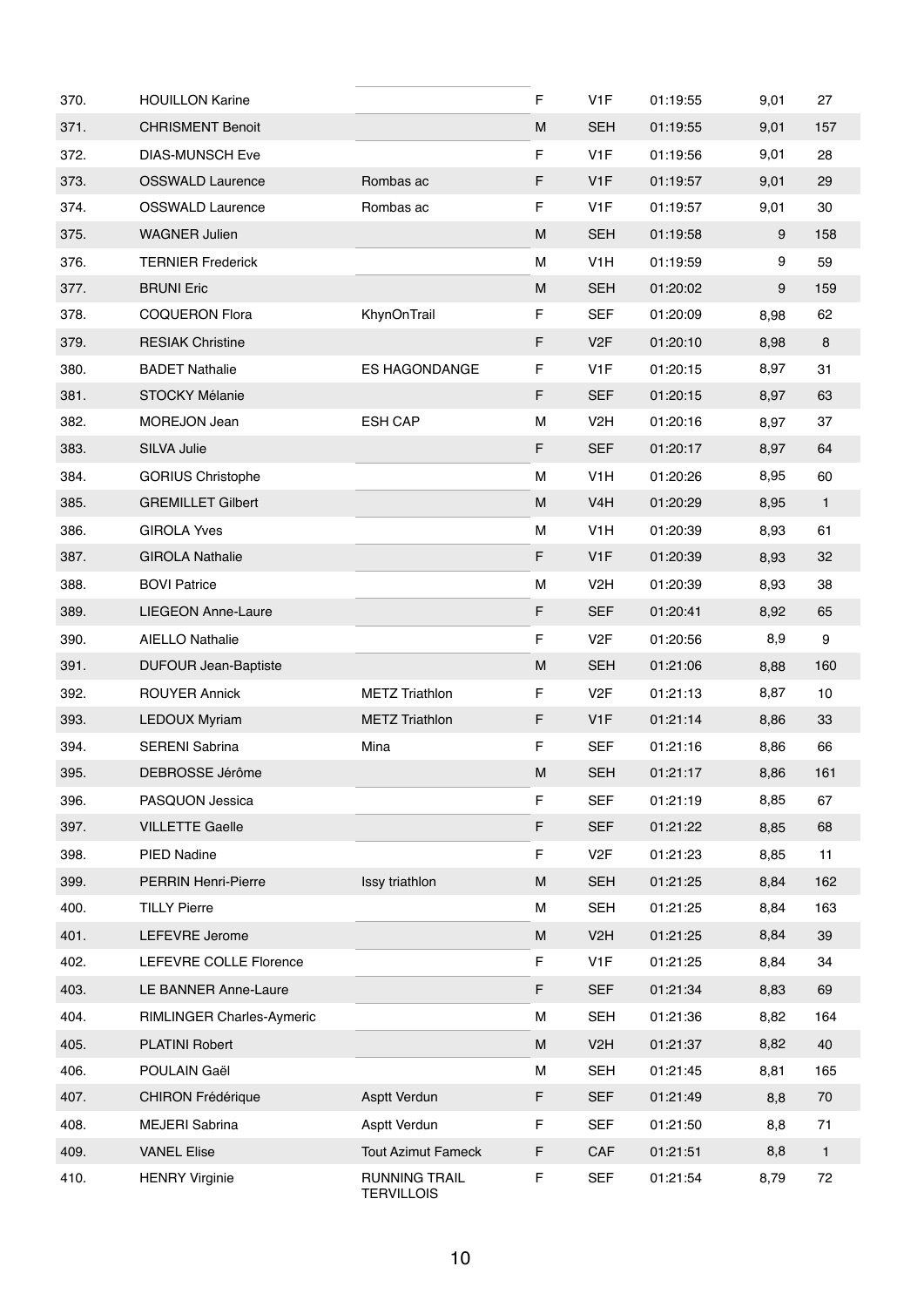| 411. | DA CRUZ Jessica                          |                                           | F | <b>SEF</b>       | 01:21:59 | 8,78 | 73  |
|------|------------------------------------------|-------------------------------------------|---|------------------|----------|------|-----|
| 412. | <b>DIETSCH Eric</b>                      |                                           | м | <b>SEH</b>       | 01:22:21 | 8,74 | 166 |
| 413. | POURCEL Jerome                           | <b>RUN IN METZ</b>                        | M | V <sub>1</sub> H | 01:22:32 | 8,72 | 62  |
| 414. | <b>MASSAUX Justine</b>                   |                                           | F | <b>SEF</b>       | 01:22:34 | 8,72 | 74  |
| 415. | <b>SCHWARTZ Christophe</b>               |                                           | M | V <sub>1</sub> H | 01:22:36 | 8,72 | 63  |
| 416. | <b>MASSON Delphine</b>                   |                                           | F | V <sub>1</sub> F | 01:22:36 | 8,72 | 35  |
| 417. | <b>GUERY Maxime</b>                      | <b>BPALC Sport</b>                        | M | <b>SEH</b>       | 01:22:38 | 8,71 | 167 |
| 418. | <b>MAIRE Fanny</b>                       |                                           | F | <b>SEF</b>       | 01:22:38 | 8,71 | 75  |
| 419. | <b>THIEBAUT Laurent</b>                  |                                           | M | V <sub>2</sub> H | 01:22:38 | 8,71 | 41  |
| 420. | <b>LEBRUN Gilliane</b>                   |                                           | F | <b>SEF</b>       | 01:22:43 | 8,7  | 76  |
| 421. | <b>THOMAS Cassandra</b>                  |                                           | F | <b>SEF</b>       | 01:22:45 | 8,7  | 77  |
| 422. | <b>VALETTE Pascal</b>                    |                                           | М | V <sub>2</sub> H | 01:22:45 | 8,7  | 42  |
| 423. | SOBIES David                             | KhynOnTrail                               | M | <b>SEH</b>       | 01:22:45 | 8,7  | 168 |
| 424. | <b>KARMANN Jerome</b>                    |                                           | М | <b>SEH</b>       | 01:22:47 | 8,7  | 169 |
| 425. | <b>HASSER Marion</b>                     | <b>RUNNING TRAIL</b><br><b>TERVILLOIS</b> | F | <b>SEF</b>       | 01:22:47 | 8,7  | 78  |
| 426. | <b>HASSER Danielle</b>                   |                                           | F | V <sub>2</sub> F | 01:22:48 | 8,7  | 12  |
| 427. | <b>BARTOLI Sandra</b>                    | Team Running Décathlon<br>Semécourt       | F | <b>SEF</b>       | 01:22:54 | 8,69 | 79  |
| 428. | <b>HILT Aurélien</b>                     | Team Running Décathlon<br>Semécourt       | М | <b>SEH</b>       | 01:22:55 | 8,68 | 170 |
| 429. | DA SILVA SANTOS Carlos Philippe          | Team Running Décathlon<br>Semécourt       | M | <b>SEH</b>       | 01:22:55 | 8,68 | 171 |
| 430. | <b>CIRE Denis</b>                        | Team Running Décathlon<br>Semécourt       | М | V <sub>2</sub> H | 01:22:55 | 8,68 | 43  |
| 431. | POINSIGNON Magalie                       | Team Running Décathlon<br>Semécourt       | F | <b>SEF</b>       | 01:22:56 | 8,68 | 80  |
| 432. | SZYMANSKI Jérôme                         | Team Running Décathlon<br>Semécourt       | М | <b>SEH</b>       | 01:22:56 | 8,68 | 172 |
| 433. | <b>SCHEIDT Caroline</b>                  | Team Running Décathlon<br>Semécourt       | F | <b>SEF</b>       | 01:22:56 | 8,68 | 81  |
| 434. | <b>MEHNEN Damien</b>                     | <b>ES HAGONDANGE</b>                      | М | V <sub>1</sub> H | 01:23:03 | 8,67 | 64  |
| 435. | <b>FALZONE Numa</b>                      | Team licornemouth                         | M | CAH              | 01:23:17 | 8,65 | 3   |
| 436. | <b>HAUSSY Frédéric</b>                   |                                           | М | <b>SEH</b>       | 01:23:18 | 8,64 | 173 |
| 437. | <b>MARTIN Frédéric</b>                   |                                           | M | <b>SEH</b>       | 01:23:21 | 8,64 | 174 |
| 438. | <b>SCALIA Gregory</b>                    | <b>Association Cazenove</b>               | М | <b>SEH</b>       | 01:23:22 | 8,64 | 175 |
| 439. | <b>LECOCQ Thierry</b>                    |                                           | M | <b>SEH</b>       | 01:23:22 | 8,64 | 176 |
| 440. | <b>BIALECK Vincent</b>                   |                                           | М | <b>SEH</b>       | 01:23:22 | 8,64 | 177 |
| 441. | <b>JACK Isabelle</b>                     | association Cap Entrange                  | F | V <sub>1</sub> F | 01:23:28 | 8,63 | 36  |
| 442. | WEBER-ZOLLINGER Valentine                |                                           | F | SEF              | 01:23:33 | 8,62 | 82  |
| 443. | BIN MOHAMAD ZAID Muhamad<br>Amirrul Amin |                                           | M | <b>ESH</b>       | 01:23:47 | 8,59 | 13  |
| 444. | STAWIKOWSKI Kevin                        |                                           | М | <b>SEH</b>       | 01:23:55 | 8,58 | 178 |
| 445. | PIAZZA Sandra                            |                                           | F | <b>SEF</b>       | 01:24:07 | 8,56 | 83  |
| 446. | <b>CAYATTE Fabienne</b>                  | A <sub>2</sub> M                          | F | V <sub>2</sub> F | 01:24:08 | 8,56 | 13  |
| 447. | <b>CHRISTOPHE Amelie</b>                 |                                           | F | V <sub>1</sub> F | 01:24:09 | 8,56 | 37  |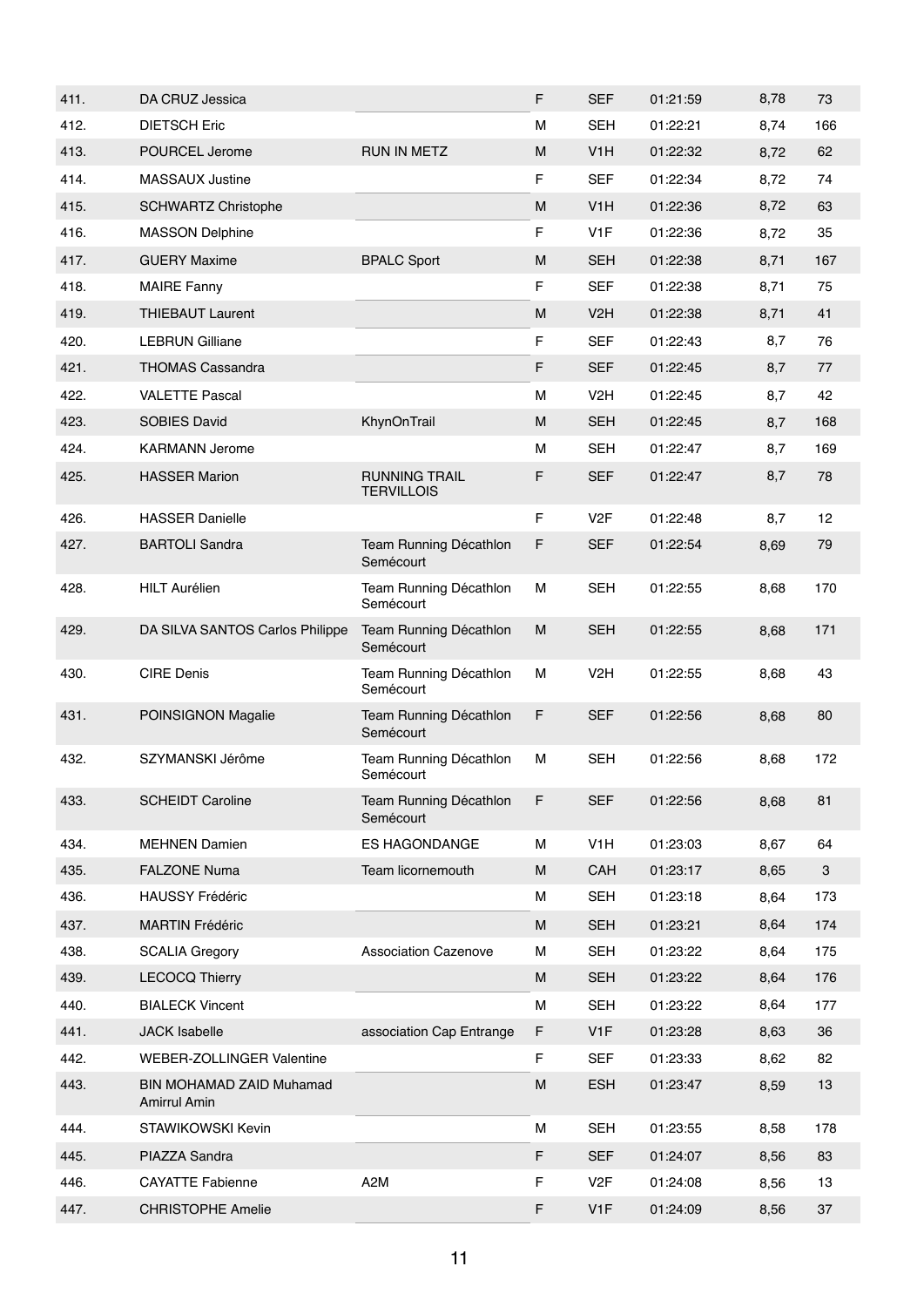| 448. | <b>CHRISTOPHE Thomas</b>     |                           | M | <b>SEH</b>       | 01:24:09 | 8,56 | 179            |
|------|------------------------------|---------------------------|---|------------------|----------|------|----------------|
| 449. | <b>MELY Veronique</b>        |                           | F | V <sub>1</sub> F | 01:24:11 | 8,55 | 38             |
| 450. | ROUX Jeanne                  | Strava Metz               | F | <b>SEF</b>       | 01:24:12 | 8,55 | 84             |
| 451. | <b>MAUS Francois</b>         |                           | M | V <sub>2</sub> H | 01:24:27 | 8,53 | 44             |
| 452. | <b>MAUS Jessica</b>          |                           | F | <b>SEF</b>       | 01:24:29 | 8,52 | 85             |
| 453. | <b>THIRY Camille</b>         |                           | F | <b>ESF</b>       | 01:24:33 | 8,52 | 6              |
| 454. | <b>MUCKENSTURM Philippe</b>  |                           | M | V <sub>1</sub> H | 01:24:40 | 8,5  | 65             |
| 455. | <b>FABING Fred</b>           |                           | M | V <sub>1</sub> H | 01:24:40 | 8,5  | 66             |
| 456. | <b>BECK Christian</b>        | <b>ES HAGONDANGE</b>      | М | V <sub>2</sub> H | 01:24:41 | 8,5  | 45             |
| 457. | <b>OLSZEWSKI Anais</b>       |                           | F | <b>SEF</b>       | 01:24:41 | 8,5  | 86             |
| 458. | <b>MEHNEN Maud</b>           |                           | F | <b>SEF</b>       | 01:25:10 | 8,45 | 87             |
| 459. | <b>SEGONDY Agnes</b>         | <b>Tout Azimut Fameck</b> | F | V <sub>1</sub> F | 01:25:18 | 8,44 | 39             |
| 460. | <b>BOUJID Hanane</b>         |                           | F | <b>SEF</b>       | 01:25:19 | 8,44 | 88             |
| 461. | <b>REGE Hugues</b>           |                           | M | <b>SEH</b>       | 01:25:19 | 8,44 | 180            |
| 462. | <b>VILBOIS Julien</b>        |                           | M | <b>SEH</b>       | 01:25:21 | 8,44 | 181            |
| 463. | <b>SCHAMING Pierre-Alain</b> |                           | М | <b>SEH</b>       | 01:25:31 | 8,42 | 182            |
| 464. | <b>VONNER Pierre</b>         | TEAM BOULET'S 57          | М | <b>SEH</b>       | 01:25:32 | 8,42 | 183            |
| 465. | <b>FONDEUR Nathalie</b>      |                           | F | <b>SEF</b>       | 01:25:36 | 8,41 | 89             |
| 466. | <b>PEIFFER Cyrille</b>       |                           | М | V <sub>1</sub> H | 01:25:36 | 8,41 | 67             |
| 467. | <b>DERATTE Raphaël</b>       |                           | M | V <sub>1</sub> H | 01:25:41 | 8,4  | 68             |
| 468. | <b>BACKES Gaelle</b>         |                           | F | <b>SEF</b>       | 01:25:41 | 8,4  | 90             |
| 469. | <b>NOH Marcel</b>            |                           | M | <b>SEH</b>       | 01:25:45 | 8,4  | 184            |
| 470. | <b>BALABUSZYNSKI Pierre</b>  |                           | М | <b>SEH</b>       | 01:25:48 | 8,39 | 185            |
| 471. | <b>BOQCUET Eric</b>          |                           | M | V <sub>1</sub> H | 01:25:48 | 8,39 | 69             |
| 472. | <b>SCHWENCK Delphine</b>     |                           | F | <b>SEF</b>       | 01:25:49 | 8,39 | 91             |
| 473. | <b>SCHOENECKER Cedric</b>    |                           | M | <b>SEH</b>       | 01:25:50 | 8,39 | 186            |
| 474. | <b>ANDRÉS Laura</b>          |                           | F | <b>SEF</b>       | 01:25:51 | 8,39 | 92             |
| 475. | <b>BECK Samuel</b>           |                           | M | <b>SEH</b>       | 01:25:53 | 8,38 | 187            |
| 476. | <b>DELEPINE Celine</b>       |                           | F | V <sub>1</sub> F | 01:26:01 | 8,37 | 40             |
| 477. | <b>ROBIN Marie</b>           |                           | F | <b>ESF</b>       | 01:26:03 | 8,37 | $\overline{7}$ |
| 478. | OLIVEIRA Aurelia             |                           | F | <b>ESF</b>       | 01:26:05 | 8,36 | 8              |
| 479. | <b>VIVONA Philippe</b>       | tranquil-credit.com       | M | V <sub>1</sub> H | 01:26:09 | 8,36 | $70\,$         |
| 480. | EHRLICH Joëlle               | tranquil-credit.com       | F | <b>SEF</b>       | 01:26:10 | 8,36 | 93             |
| 481. | <b>BOULANGER Christel</b>    |                           | F | <b>SEF</b>       | 01:26:15 | 8,35 | 94             |
| 482. | LOPES Cathy                  |                           | F | <b>SEF</b>       | 01:26:15 | 8,35 | 95             |
| 483. | PIERROT Dominique            |                           | M | V <sub>2</sub> H | 01:26:17 | 8,34 | 46             |
| 484. | <b>HUMBERT Sarah</b>         |                           | F | <b>ESF</b>       | 01:26:19 | 8,34 | 9              |
| 485. | NEZOSI ARNOULD Audrey        | A <sub>2</sub> M          | F | <b>SEF</b>       | 01:26:43 | 8,3  | 96             |
| 486. | <b>D'ANDREA Emmanuel</b>     |                           | М | <b>SEH</b>       | 01:26:44 | 8,3  | 188            |
| 487. | QUERAUD Benoît               | Foulées de Tom            | М | V <sub>1</sub> H | 01:26:44 | 8,3  | 71             |
| 488. | QUERAUD Sophie               | A2M                       | F | V <sub>1</sub> F | 01:26:45 | 8,3  | 41             |
| 489. | <b>BOURGEOIS Christopher</b> | <b>RUNADDICT</b>          | M | <b>SEH</b>       | 01:26:55 | 8,28 | 189            |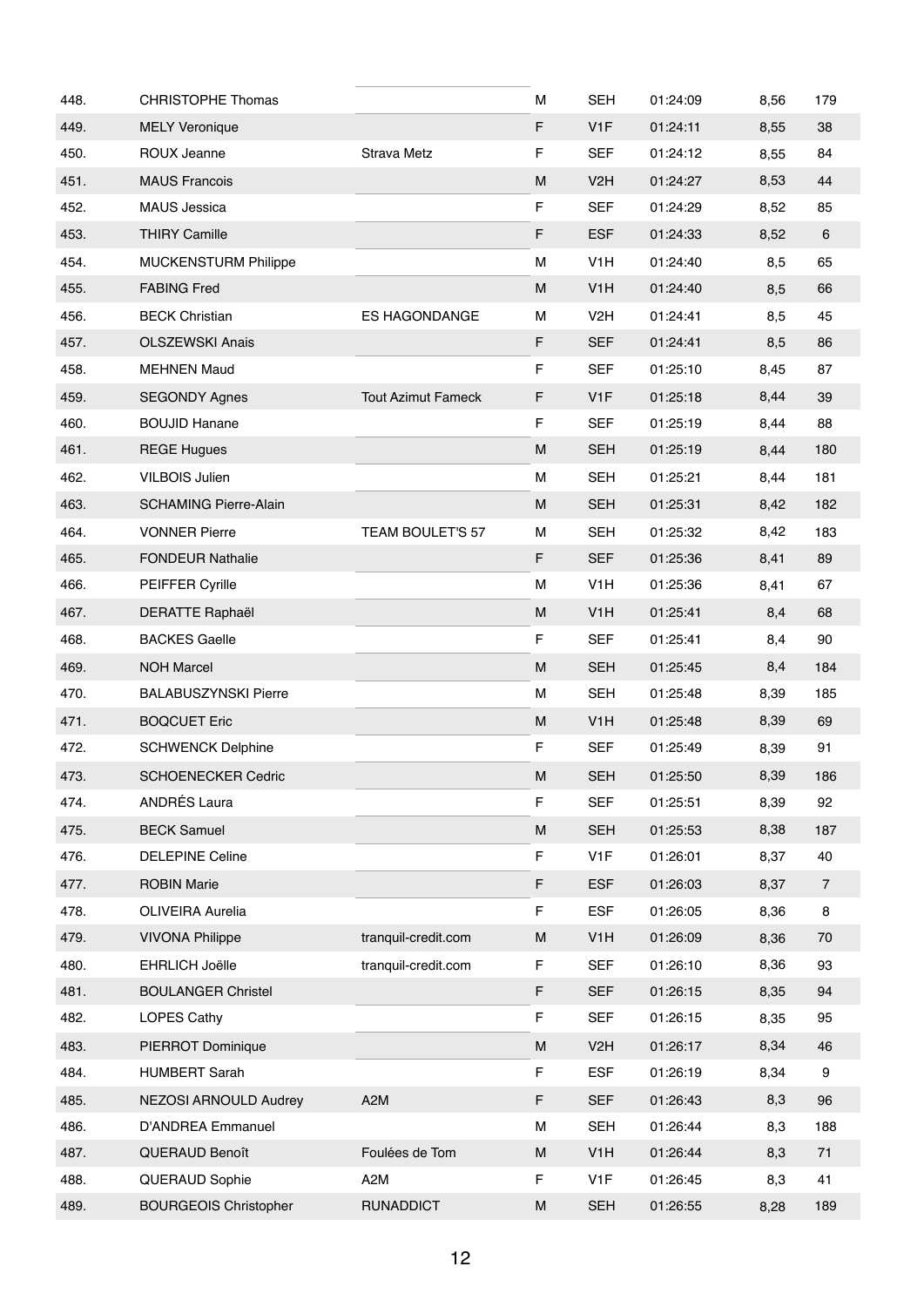| 490. | <b>DELEURME Katiane</b>    |                         | F           | V <sub>1</sub> F | 01:26:59 | 8,28 | 42                        |
|------|----------------------------|-------------------------|-------------|------------------|----------|------|---------------------------|
| 491. | PETIT Céline               |                         | F           | V <sub>1</sub> F | 01:27:03 | 8,27 | 43                        |
| 492. | <b>SANDRAS Sandrine</b>    |                         | F           | V <sub>1</sub> F | 01:27:04 | 8,27 | 44                        |
| 493. | <b>BARRA Julien</b>        |                         | ${\sf M}$   | <b>SEH</b>       | 01:27:16 | 8,25 | 190                       |
| 494. | <b>HUGUE Thierry</b>       |                         | м           | V <sub>2</sub> H | 01:27:16 | 8,25 | 47                        |
| 495. | <b>OUAKDI</b> Soufyane     |                         | M           | <b>SEH</b>       | 01:27:25 | 8,24 | 191                       |
| 496. | <b>KIRSCH Aurélie</b>      |                         | F           | <b>SEF</b>       | 01:27:26 | 8,23 | 97                        |
| 497. | JAUZE Aline                |                         | F           | <b>ESF</b>       | 01:27:28 | 8,23 | 10                        |
| 498. | <b>MOULY Alexandre</b>     |                         | М           | <b>SEH</b>       | 01:27:28 | 8,23 | 192                       |
| 499. | <b>SCHEID Emilie</b>       |                         | F           | <b>SEF</b>       | 01:27:29 | 8,23 | 98                        |
| 500. | <b>SAUREN Alice</b>        |                         | F           | <b>SEF</b>       | 01:27:37 | 8,22 | 99                        |
| 501. | <b>GIBEAUX Pauline</b>     |                         | F           | <b>ESF</b>       | 01:27:39 | 8,21 | 11                        |
| 502. | REILAND Maïté (M Teresa)   |                         | F           | V <sub>1</sub> F | 01:27:40 | 8,21 | 45                        |
| 503. | SPRINGMANN Sandrine        |                         | F           | V <sub>1</sub> F | 01:27:40 | 8,21 | 46                        |
| 504. | CANNIZZARO Sandra          |                         | F           | <b>SEF</b>       | 01:27:49 | 8,2  | 100                       |
| 505. | <b>BERTHELOT Jerome</b>    |                         | ${\sf M}$   | V <sub>1</sub> H | 01:27:52 | 8,19 | 72                        |
| 506. | LANDGRAF Barbara           |                         | $\mathsf F$ | <b>SEF</b>       | 01:27:52 | 8,19 | 101                       |
| 507. | LOURIDI Stéphanie          |                         | F           | <b>SEF</b>       | 01:27:52 | 8,19 | 102                       |
| 508. | LOCATELLI Julien           | <b>TRITYC</b>           | M           | <b>SEH</b>       | 01:27:52 | 8,19 | 193                       |
| 509. | <b>CAVION Amélie</b>       |                         | F           | <b>SEF</b>       | 01:27:55 | 8,19 | 103                       |
| 510. | <b>SCHMITT Chantal</b>     |                         | F           | V <sub>1</sub> F | 01:28:09 | 8,17 | 47                        |
| 511. | <b>LOPEZ Nathalie</b>      |                         | F           | <b>SEF</b>       | 01:28:10 | 8,17 | 104                       |
| 512. | <b>CHEFFER Stephanie</b>   |                         | F           | V <sub>1</sub> F | 01:28:22 | 8,15 | 48                        |
| 513. | <b>NEGRETTI David</b>      | <b>NEGRETTI</b>         | ${\sf M}$   | V <sub>1</sub> H | 01:28:22 | 8,15 | 73                        |
| 514. | <b>ANTOINE Marie</b>       |                         | F           | SEF              | 01:28:24 | 8,14 | 105                       |
| 515. | <b>LAGO Olivier</b>        |                         | M           | <b>SEH</b>       | 01:28:25 | 8,14 | 194                       |
| 516. | RICHARD Manuella           | C.A. MALLING            | F           | V <sub>2</sub> F | 01:28:29 | 8,14 | 14                        |
| 517. | <b>MAYER Louna</b>         |                         | F           | <b>JUF</b>       | 01:28:43 | 8,12 | $\ensuremath{\mathsf{3}}$ |
| 518. | <b>DUHOUX Laetitia</b>     |                         | F           | <b>ESF</b>       | 01:28:56 | 8,1  | 12                        |
| 519. | <b>KOLASA Nathalie</b>     | <b>ACSA Saint-Avold</b> | F           | V <sub>1</sub> F | 01:29:01 | 8,09 | 49                        |
| 520. | <b>ROBIN Florence</b>      | <b>ACSA Saint-Avold</b> | F           | V <sub>1</sub> F | 01:29:07 | 8,08 | 50                        |
| 521. | <b>BODERAV Valerie</b>     |                         | F           | V <sub>1</sub> F | 01:29:16 | 8,07 | 51                        |
| 522. | <b>FRANCOIS Amélie</b>     |                         | F           | <b>SEF</b>       | 01:30:05 | 7,99 | 106                       |
| 523. | <b>LEICK Séverine</b>      | C.A. MALLING            | F           | V <sub>1</sub> F | 01:30:05 | 7,99 | 52                        |
| 524. | <b>HUGUE Agnes</b>         |                         | $\mathsf F$ | V <sub>1</sub> F | 01:30:13 | 7,98 | 53                        |
| 525. | <b>ALBERT Emilie</b>       |                         | F           | <b>SEF</b>       | 01:30:30 | 7,96 | 107                       |
| 526. | <b>AUBURTIN Thibaut</b>    |                         | М           | <b>SEH</b>       | 01:30:30 | 7,96 | 195                       |
| 527. | <b>BOSHART Jean-Michel</b> | Judo club de Woippy     | M           | V <sub>2</sub> H | 01:30:41 | 7,94 | 48                        |
| 528. | CAPLETTE Hélène            |                         | F           | <b>SEF</b>       | 01:31:54 | 7,83 | 108                       |
| 529. | <b>BARAD Clelia</b>        |                         | F           | <b>SEF</b>       | 01:31:59 | 7,83 | 109                       |
| 530. | <b>BECK Davy</b>           |                         | м           | <b>SEH</b>       | 01:32:18 | 7,8  | 196                       |
| 531. | RICCO Stephanie            |                         | F           | <b>SEF</b>       | 01:32:36 | 7,78 | 110                       |